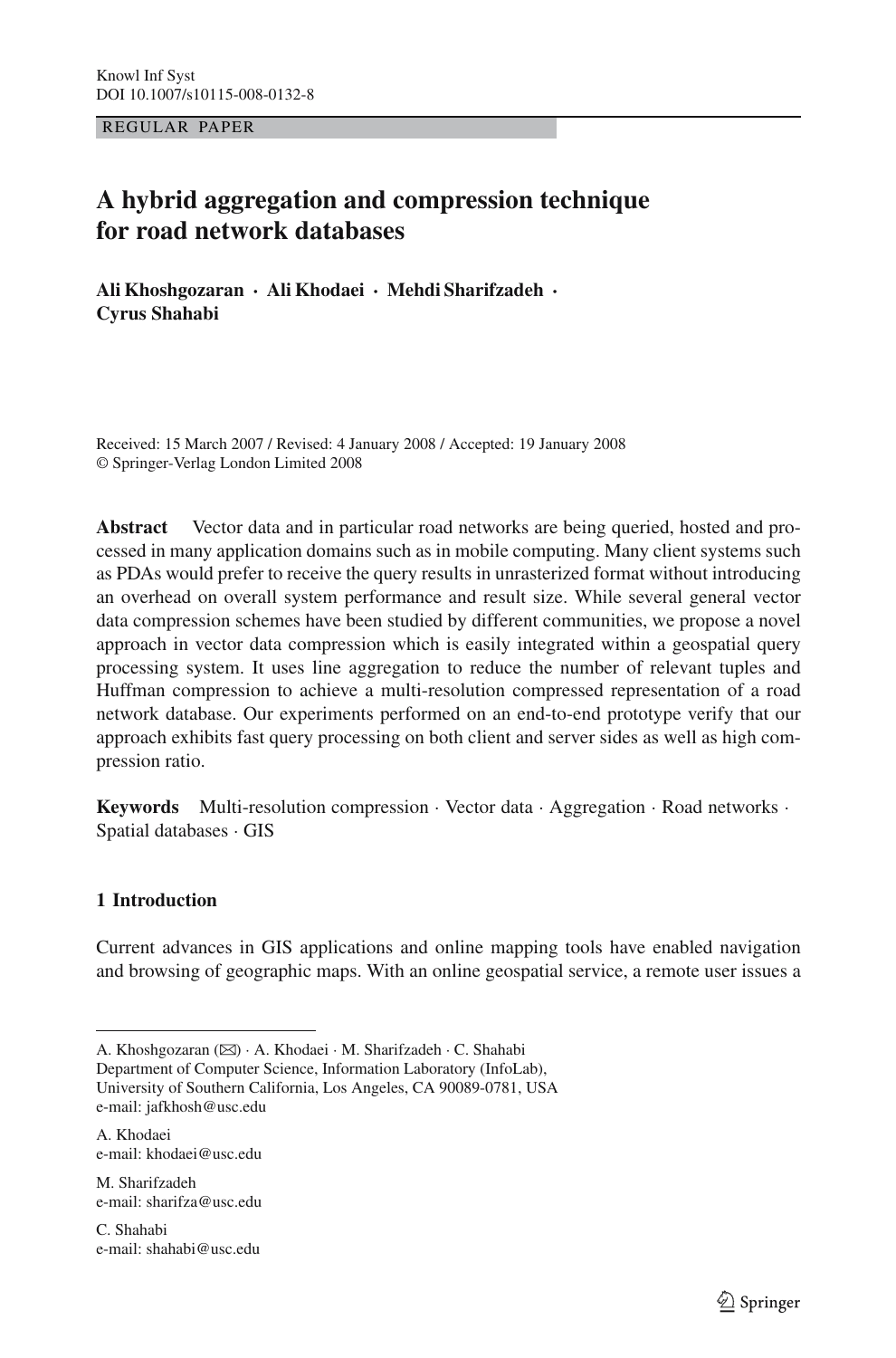*window query* asking for the visual representation (e.g., map) of a limited geographical neighborhood. The requested geospatial information about the queried area (e.g., road network) must be transferred to the user's machine (client) and displayed appropriately. Consisting of thousands of points and line segments representing various geographical features, this data requires a significant amount of time to be generated at the server side and is even more time-consuming to be rendered at the client side. The common practice to address the performance/storage issue in GIS applications is to send a raster image, which is a rendition of requested geospatial data at the server side, to the client. Google  $Maps<sup>1</sup>$  and Microsoft Live Local<sup>2</sup> are examples of such an approach. However, the transmitted raster image is only a visual representation of the geospatial data and hence does not include the geometric objects and corresponding metadata. Instead, the objects are rendered in the image and some of the corresponding metadata is superimposed as limited labels. Any subsequent query (e.g., nearest neighbor query) in the client results in another handshake with online server which hosts the original dataset. That is, the client application cannot manipulate the results for further processing.

A solution to this problem is sending the original query result in vector data format to the client to enable further interaction with it and to preserve the metadata. This way, server sends the vector data instead of the raster image to the client which enables users to further interact with query results (e.g., to select a specific geometric object or to issue a query based on returned results). An example of such approach is recently taken by Yahoo! Maps Beta<sup>3</sup> which allows users to highlight different sections of a path (i.e., different linestrings). Such level of interactivity can greatly improve user experience with the system and enable more sophisticated query analysis on the client [\[6,](#page-19-0)[15](#page-19-1)].

A careful study of road vector databases in general and such query results in particular, however, reveals that the data returned to the client is highly repetitive in nature and shows strong correlation. Such data behavior suggests finding a way to reduce this redundancy and to apply a multi-resolution compression technique which is capable of compacting such correlated data and making it smaller based on clients' desirable level of details. However, one challenge in compressing vector data is that an ideal compression technique while being fast, must respect the spatial and topological aspects of the data. For instance, the boundary of a hexagon-shaped park must be invariant to the compression scheme used. More importantly, compressing (decompressing) the query results at server (client) while making the data smaller and the transmission time shorter, should improve both the server and the client performances to be a viable approach. While compression makes the data smaller in size, it may not improve the server or the client performance by itself.

In this paper, we propose a novel approach that integrates the application of a data compression technique (i.e., Huffman coding) and a line aggregation operator $4$  on vector data within a geospatial query processing system. With our approach, we compress the entire query result that is to be sent to the client and do not remove any road segments due to its relative unimportance to the desired level of detail. Hence, our approach is orthogonal to those other approaches where only selected portions (e.g., freeways) of the original data are chosen for transmission. We, however, by adding an aggregation technique before compression, eliminate the huge amount of redundancy from the data before compressing it

<http://maps.google.com.>

<span id="page-1-0"></span><sup>2</sup> <http://local.live.com.>

<span id="page-1-1"></span><sup>3</sup> <http://maps.yahoo.com.>

<span id="page-1-3"></span><span id="page-1-2"></span><sup>&</sup>lt;sup>4</sup> By *aggregation* here we refer to the term from the database field, not to be confused with the same term used in cartography.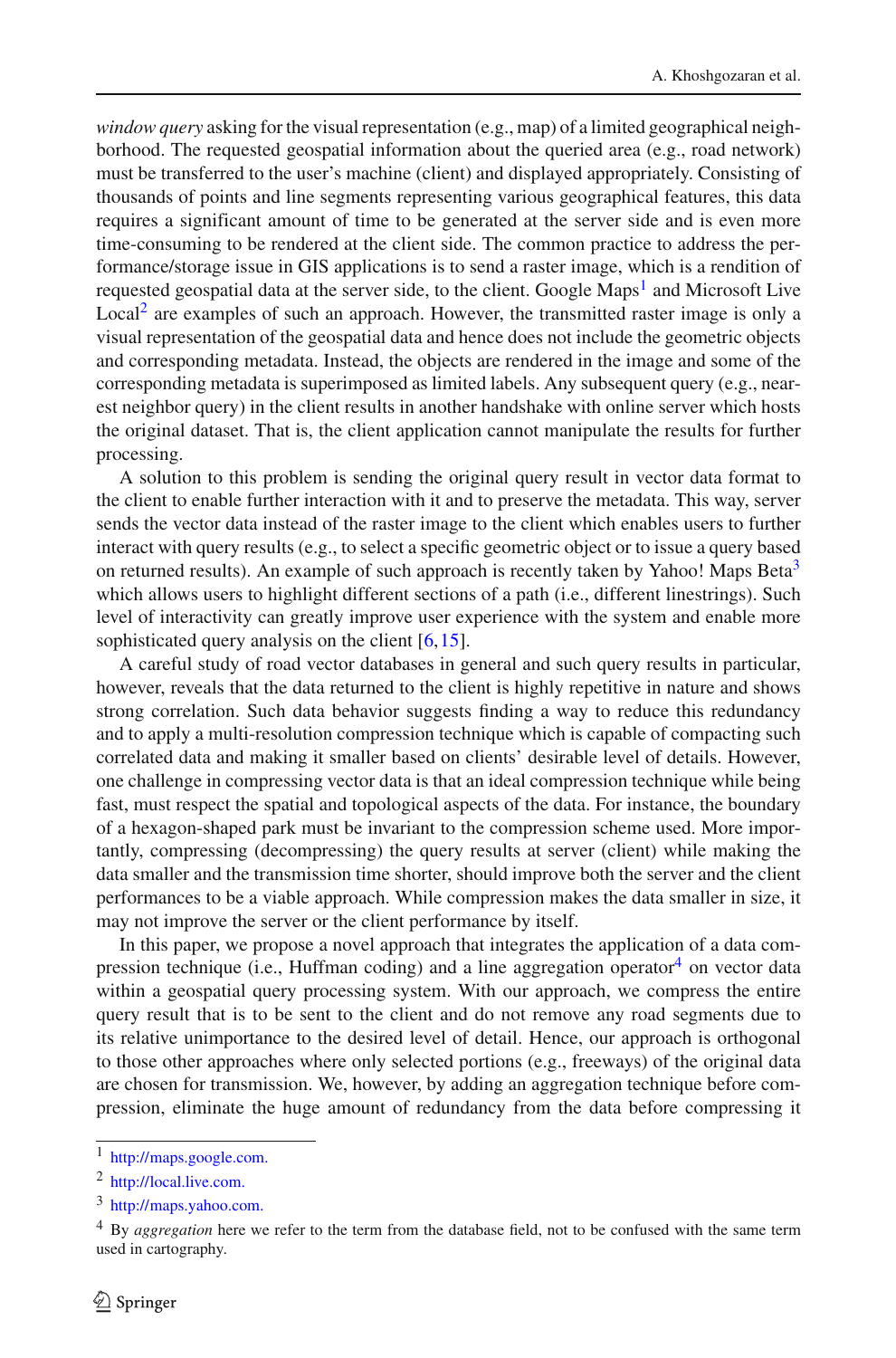and therefore improve the performance. We show that this combination of aggregation and compression, reduces response time in both client and server significantly and achieves high compression ratios while preserving spatial and topological aspects of data. Obviously, our compression/aggregation scheme also reduces the amount of data transferred over the network. This said, our empirical studies show that the data transfer is not the dominant factor in response time as its duration is negligible as compared to processing time in both server and client sides (see Sect. [7\)](#page-13-0). Using a road network database as our running example, our two-step approach uses spatial aggregation to group spatial (and non-spatial) attributes of related road segments together, followed by a multi-resolution compression technique which is capable of compressing/representing data up to any desired accuracy level. The ultimate result is a highly compressed data; the aggregation reduces the total number of tuples in the data and the compression decreases the number of bits by which these tuples are represented. We propose two variants of our method for different query scenarios: *cONa* offers faster client response time by performing the line aggregation operator online over the query result and highly compressing it and *cOFa* minimizes server throughput by pre-aggregating the entire database offline before the compression takes place. We argue that depending on the application, server load and query size a geospatial service can choose the appropriate variant.

A preliminary version of this work appeared in Khoshgozaran et al. [\[10\]](#page-19-2). This paper sub-sumes [\[10\]](#page-19-2) and in addition studies the client side of the system. The focus of Khoshgozaran et al. [\[10\]](#page-19-2) was on the server side performance and the experiments were aimed to evaluate the server performance. In this paper, we show that our proposed approaches reduce not only the server's response time and the amount of data transferred from the server but also the time it takes for the client to process and display the query results. In this paper, we also differentiate between two different types of clients namely a lightweight and a heavyweight client and study how their differences can affect the overall system performance. Finally, as a proof of concept, we implemented an end-to-end system prototype. Using real-world datasets from NAVTEQ,<sup>[5](#page-2-0)</sup> we conducted several new experiments using this prototype system. The new client/server architecture of our prototype allows us to measure the improvements on the server side, as well as on the client side (both the lightweight and heavyweight clients). All the operators discussed in this paper have been implemented in our prototype system. We implemented our methods on top of Google Maps (as an example of heavyweight client) and our own Java application (as an example of lightweight client). Vector data (both aggregated and non-aggregated) from NAVTEQ were populated in relational tables in Oracle 10g and were stored on the server side.

Our experiments in Sect. [7](#page-13-0) show promising results for both of our proposed methods. *cONa* achieves high compression of around 80% for almost any size of data while *cOFa* reaches up to 70% compression ratio for large enough data. Even though *cONa* and *cOFa* have an extra encryption (and decryption) module, they reduce the server response time by almost 60% of that of the naive approach on average. With the heavyweight client, both *cOFa* and *cONa* achieve more than 70% reduction on average in client response time for large enough data. Similarly, with the lightweight client, *cOFa* improves the client performance up to a factor of three while *cONa* improves it by a factor of 4.

The remainder of this paper is organized as follows. We discuss the related work in Sect. [2.](#page-3-0) Section [3](#page-4-0) defines the preliminaries necessary for understanding our compression scheme. In Sect. [4](#page-5-0) we study how our approach works and introduce the modules it utilizes. Sections [5](#page-9-0) and [6](#page-10-0) detail our query processing approach on server and client sides, respectively. Section [7](#page-13-0)

<span id="page-2-0"></span><sup>5</sup> <http://www.navteq.com>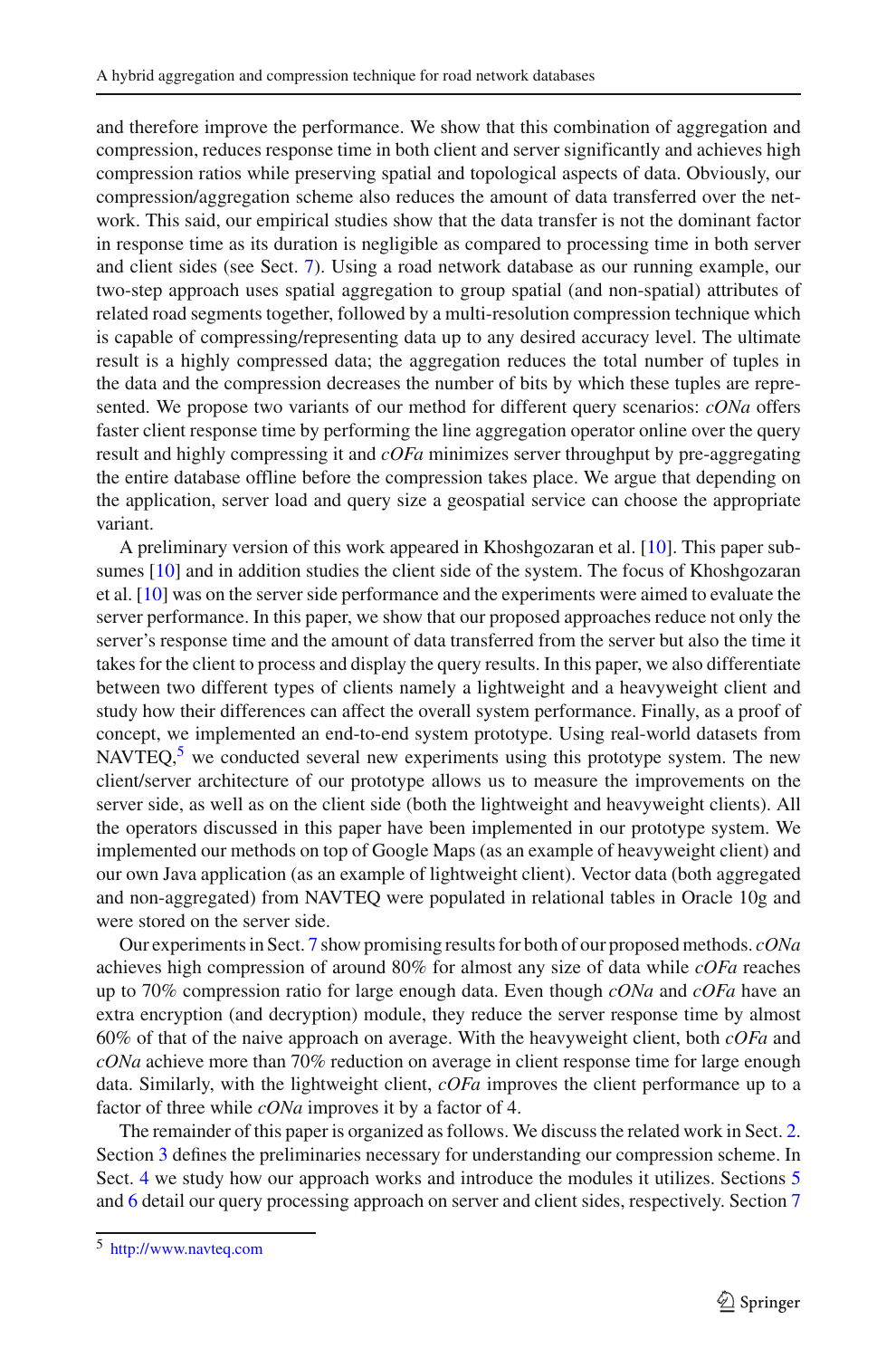evaluates the performance of our proposed methods and finally Sect. [8](#page-18-0) discusses the lessons learnt and future work.

# <span id="page-3-0"></span>**2 Related work**

The problem of vector data compression has been addressed by two independent communities: (1) data compression community that takes numerical approaches embedded in compression schemes to focus on the problem of compressing road segments [\[2](#page-19-3)[,16,](#page-19-4)[20](#page-19-5)]. The advantages of these methods lie in their simplicity and their ability to compress a given vector data up to a certain level. However, the drawback of using a pure data compression approach is that it ignores the important spatial characteristics of vector data inherent in their structure. A successful approach must be devised with the rendering process and user's requested level of details in mind as this is the final deliverable of the entire process. Also none of the above references study the efficiency of their approaches with regards to overall response time. (2) GIS community that uses hierarchical data structures such as trees and multi-resolution databases to represent vector data at different levels of abstraction [\[1,](#page-19-6)[3](#page-19-7)[–5](#page-19-8)[,7,](#page-19-9)[8,](#page-19-10)[11](#page-19-11)[–14](#page-19-12)[,18](#page-19-13)[,19\]](#page-19-14). With most of these methods, displaying data in a certain zoom level requires sending all the coarser levels. Furthermore, using generalization operators introduces the issue of choosing which objects to be displayed at each level of abstraction (although as discussed below, the approaches based on line simplification do not suffer from this issue). While both approaches have their own merits, neither of these techniques blends compression schemes with hierarchical representation of vector data. Furthermore, most of the above approaches do not perform empirical experiments with bulky real-world data to study the effect of performing such compression techniques on the client, transmission and server times. As our work bears more similarities with the second class, we discuss some of the references in more details.

One of the most well-known line generalization and simplification schemes proposed in the GIS community is the Douglas Peucker algorithm [\[7\]](#page-19-9). The idea behind this algorithm is to propose an effective way of generalizing a linear dataset by recursively generating long lines and discarding points that are closer than a certain distance to the lines generated. More specifically, this algorithm takes a top down approach by generating an initial simplified polyline joining the first and last polyline vertices. The vertices in between are then tested for closeness to that edge. If all vertices in between are closer than a specified tolerance,  $\epsilon > 0$ , to the edge, the approximation is considered satisfactory. However, if there are points located further than  $\epsilon$  to the simplified polyline, the point furthest away from the polyline will be chosen to subdivide the polyline into two segments and the algorithm is recursively repeated for the two generated (shorter) polylines. Although the use of polyline simplification algorithms is orthogonal to our work, due to its relevance, a more detailed comparison between our approach and the Doughlas–Peucker based techniques is discussed next.

The Douglas–Peucker algorithm delivers the best perceptual representations of the original lines and therefore is extensively used in computer graphics and most commercial GIS systems. However, it may affect the topological consistency of the data by introducing self-intersecting simplified lines if the accepted approximation is not sufficiently fine. Several studies propose techniques to avoid the above issue known as *self-intersection property* [\[14,](#page-19-12) [18,](#page-19-13)[19](#page-19-14)]. For instance [\[14\]](#page-19-12) proposes two simple criteria for detecting and correcting topological inconsistencies and [\[18\]](#page-19-13) present an alternative approach to the original Douglas-Peucker algorithm to avoid self-intersections without introducing more time complexity. Finally, based on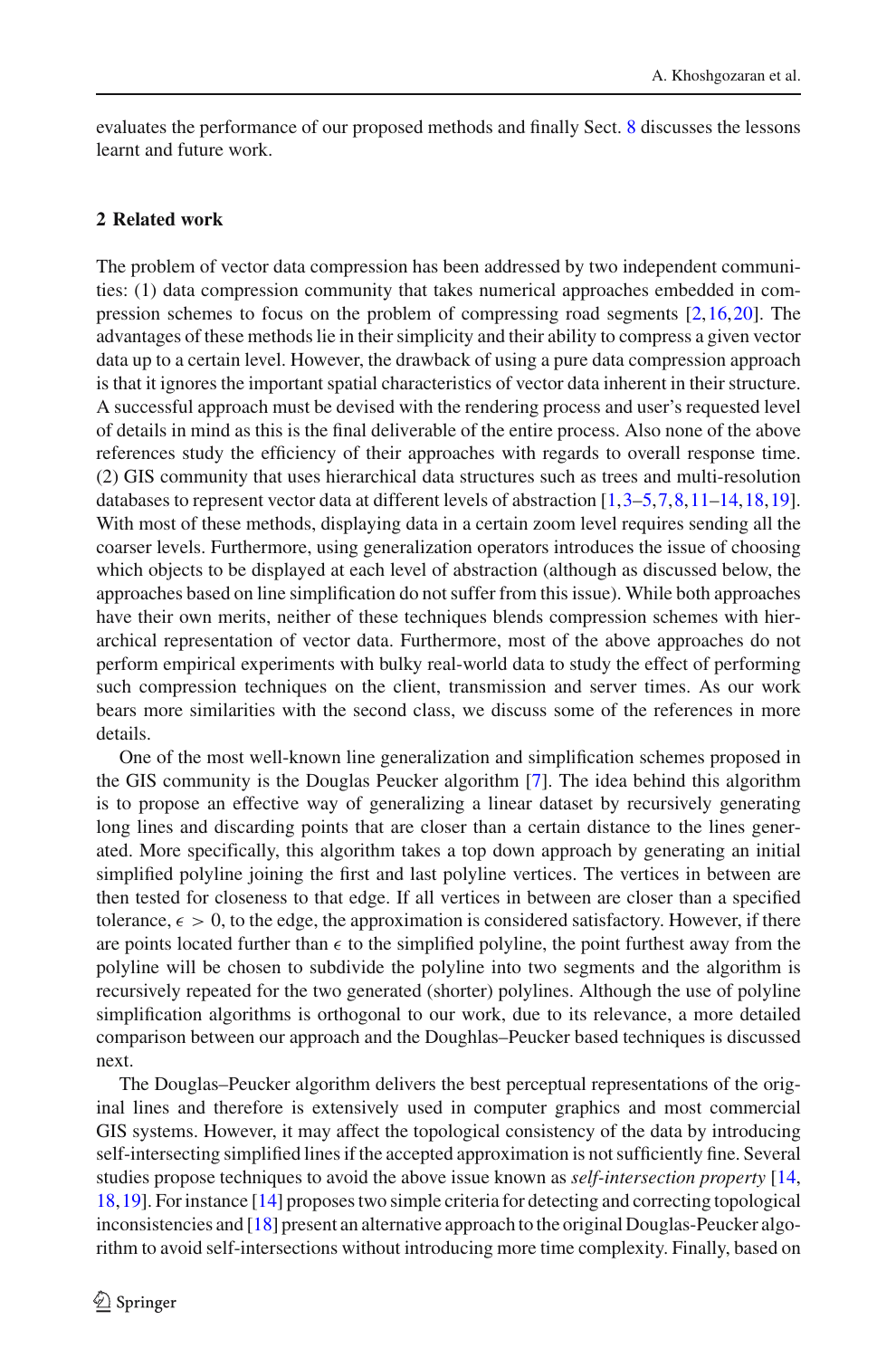Saalfeld's algorithm [\[19](#page-19-14)] propose an improvement to detect possible self-intersections of a simplified polyline more efficiently. However, due to high cost of performing the proposed generalization in real-time [\[19\]](#page-19-14) suggest a pre-computation of a sequence of topologically consistent representations (i.e., levels of detail) of a map which are then progressively transmitted to the client upon request. Our approach mainly differs from Zhou and Bertolotto [\[19\]](#page-19-14) in that we do not store multiple representations of data at different levels offline and we perform the entire process of generating user's requested level of detail on the fly. Another important difference is that Zhou and Bertolotto [\[19](#page-19-14)] propose sending the coarsest data layer to the user initially and then progressively transmitting more detailed representations of the same data to the client. However, we only send the single desirable level of detail requested, to the user. Therefore, as the need for having more levels of detail increases, use of their proposed progressive transformation increases the amount of data being transferred redundantly. In Sect. [7](#page-13-0) we perform extensive experiments to study the effect of different zoom levels on client/server response time and compression ratio achieved for different levels of detail and show how well the simplified data at each level of detail approximates the original data. Furthermore, as opposed to Zhou and Bertolotto [\[19\]](#page-19-14) we do not focus extensively on topology preservation; however, it is important to note that our aggregation does not affect topology at all. Also the finest level of detail will contain the original data and thus completely preserves topology. For all other levels of detail, our visual investigation of the results show strong indication that we do preserve topology.

Another work based on the Douglas–Peucker algorithm related to this paper is the work of Buttenfield [\[5\]](#page-19-8) in progressive vector data transmission over the web. Similar to Zhou and Bertolotto [\[19](#page-19-14)], Buttenfield proposes a hierarchical simplification preprocessing where each *packet* stores the representation of a complete vector at some intermediate level in a tree. Packets are constructed using the Douglas–Peucker algorithm for different levels of detail and based on the user request, the entire row of a certain height is transferred over the network. Buttenfield argues that "transmission time and disk space remain as two significant impediments to vector transmission", however, we show that transmission time accounts for a very nominal portion of the response time and the most time consuming operations occur during server processing and client rendering phases. Also with current cheap storage devices, the size of vector data is becoming a less important issue compared to the response time and processing overhead. Furthermore, as mentioned above, we tend to avoid the preprocessing required by the offline phase in storing multiple representations of the data and thus progressive transmission of refined results. Finally [\[5\]](#page-19-8) does not report any experimental evaluation of the proposed system and it is only tested on single polyline packets contained in a small geographic database and the efficiency of this method in dealing with real-world databases is yet to be studied.

We now review the necessary preliminaries which help show how the end-to-end compression process is carried out.

### <span id="page-4-0"></span>**3 Preliminaries**

With the advent of techniques to collect geospatial data such as road networks, different vector datasets such as NAVTEQ and TIGER/Line<sup>[6](#page-4-1)</sup> have been developed. Regardless of the accuracy and methods used to obtain such datasets, their spatial information is stored as a

<span id="page-4-1"></span><sup>6</sup> <http://www.census.gov/geo/www/tiger.>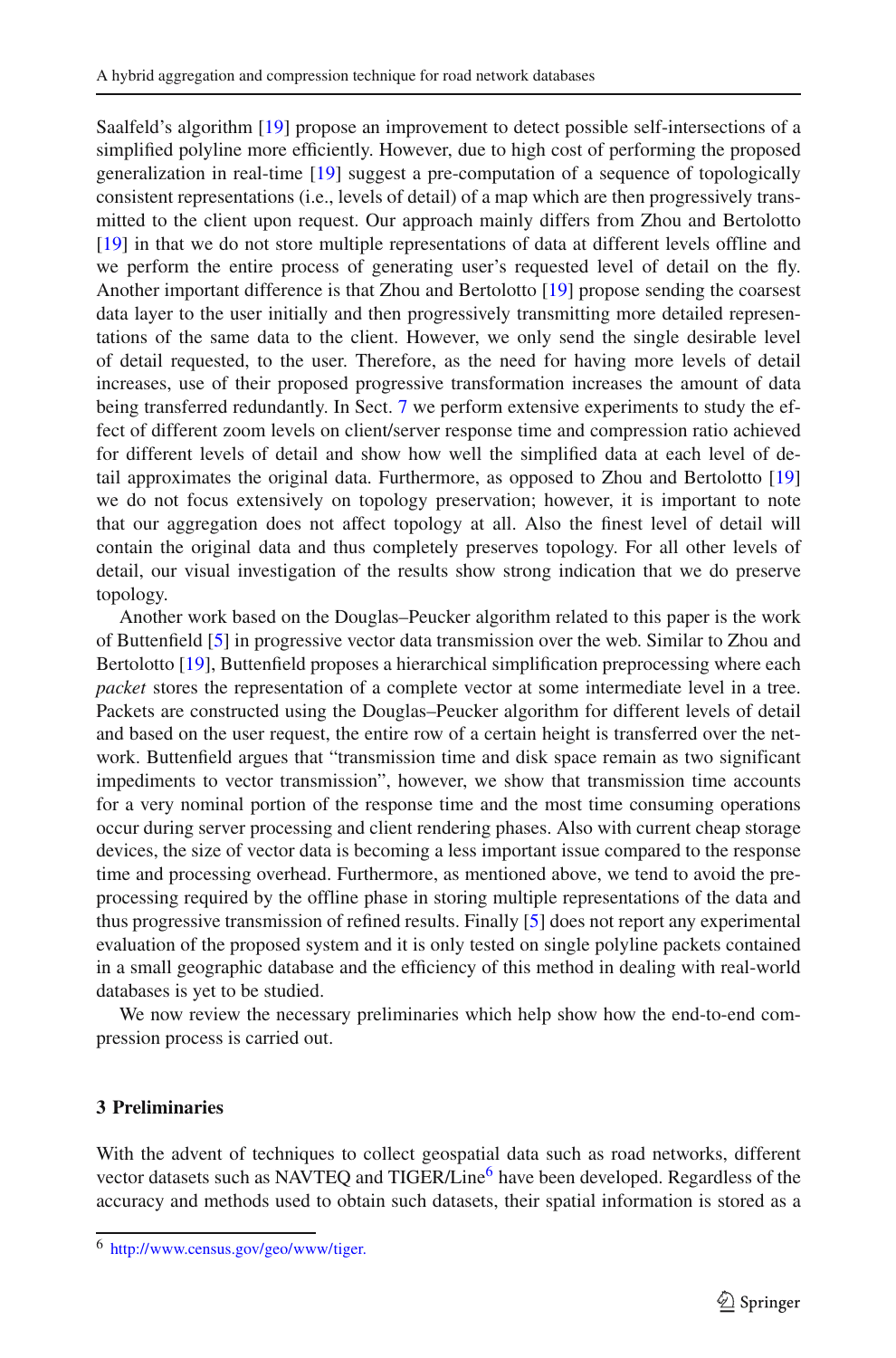<span id="page-5-1"></span>**Fig. 1** A sample road segment  $LS<sub>1</sub>$ 

**Fig. 2** Linestrings of vector

<span id="page-5-2"></span>database VD



linestring (to be defined later). In this section, we define terms and notations used throughout the paper and provide the background for compression technique we adopt.

<span id="page-5-3"></span>3.1 Vector database

**Definition 1** A *linestring* LS =  $\langle p_1, \ldots, p_n \rangle$  is an ordered set of  $n \ge 2$  points  $p_i = (x_i, y_i)$ each representing a location at longitude  $x_i$  and latitude  $y_i$ . Figure [1](#page-5-1) illustrates a linestring LS1 consisting of four points representing a road segment in the city of Los Angeles.

**Definition 2** A *vector entity*  $VE = \langle a_1, \ldots, a_m, LS \rangle$  is a combination of one linestring attribute LS associated with  $m \ge 1$  non-spatial attributes  $a_1, \ldots, a_m$ . We use vector entity and *entity* interchangeably throughout the paper. In Fig. [1,](#page-5-1)  $VE_1 = \langle$  'Vermont St', LS<sub>1</sub> $\rangle$  is an entity including  $LS<sub>1</sub>$ .

**Definition 3** A *vector database* VD is a database storing vector entities VE. It could represent the road network of a city or the rivers of a country. An example of a vector database is  $VD_1 = \langle VE_1, VE_2, VE_3 \rangle$  where  $VE_1 = \langle 'Vermont St', LS_1 \rangle$ ,  $VE_2 = \langle 'Vermont St', LS_2 \rangle$  and  $VE<sub>3</sub> =$  ('Slausen Ave', LS<sub>3</sub>). Figure [2](#page-5-2) depicts the corresponding linestrings.

<span id="page-5-4"></span>3.2 Huffman coding

Consider a set *S* of words each composed of symbols from an alphabet *A*. Given alphabet  $A = \{a_1, \ldots, a_n\}$ , assume *F* is the set of numeric values  $f_i$ : the frequency of repetition of symbol  $a_i$  in the words of set *S*. The standard Huffman coding finds a function  $H_{A,F}(a_i)$  that maps each symbol  $a_i$  in  $A$  to a binary code (i.e., bit string)  $b_i$ . The mapping guarantees that  $\sum_{k} f_k \times |a_k|$  is minimized where  $|a_k|$  is the size of  $a_k$  [\[9](#page-19-15)]. The generated mapping function is a lossless prefix-free binary encoding of *A* (i.e., no bit string  $b_i$  is a prefix of  $b_j \neq b_i$ ). The more a symbol  $a_i$  is repeated in *S*, the shorter code  $b_i$  is assigned to  $a_i$  by Huffman coding. Hence, encoding the words in *S* using *bi*s results into an efficient compression of the original set *S*. Section [4](#page-5-0) describes why this property makes Huffman coding an appropriate method for compressing a vector database.

# <span id="page-5-0"></span>**4 Our approach**

In this section, we define two operators performed on the set of vector entities of a query result. Later in Sect. [5,](#page-9-0) we describe alternative query processing schemes based on different ways these operators can be assembled together.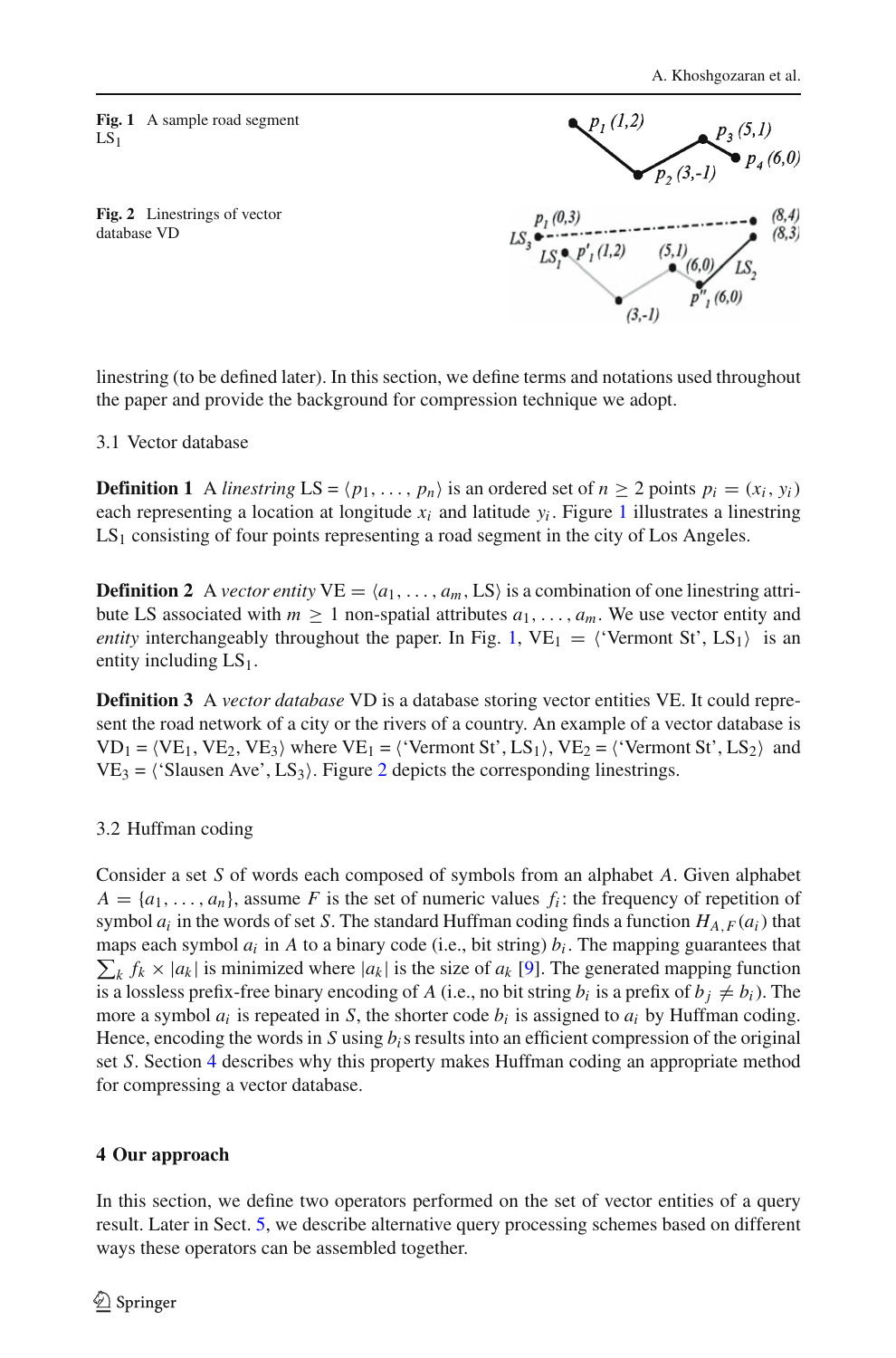<span id="page-6-0"></span>



### 4.1 Line aggregation operator *LAgg*

In a vector database VD, the information of each real-world road is stored as a set of vector entities each containing a segment of the road as a linestring attribute associated with some non-spatial attributes such as road name. Given VD a set of vector entities VE =  $\langle a_1, a_2, \ldots, a_m, LS \rangle$ , the Line Aggregation operator *LAgg* combines each group of VEs with a common non-spatial attribute value into one single vector entity VE'. The entity VE' consists of a single linestring LS' generated by concatenation of all linestrings LS of the original entities. For example, Fig. [3](#page-6-0) illustrates the result of applying LAgg on the vector database of Fig. [2.](#page-5-2) Notice that the linestring of the generated entity consists of the same points of the original entities thus preserving the spatial aspect of the data. We use the notation of relational algebra [\[17](#page-19-16)] to formally define LAgg as

$$
a_1, a_2, \ldots, a_k \zeta f_{k+1} a_{k+1}, f_{k+2} a_{k+2}, \ldots, f_m a_m
$$
, CONCAT LS (VD)

where  $a_1, a_2, \ldots, a_k$  ( $1 \le k \le m$ ) are non-spatial attributes on which we group the entities. Each  $f_i$  is an aggregate function defined on non-spatial attribute  $a_i$ . CONCAT is the spatial aggregate function that returns the concatenation of a set of related linestrings as one linestring. Performing the operator *LAgg* on the vector database VD generates an aggregated vector database VD'. It consists of vector entities VE' =  $\langle a_1, a_2, \ldots, a_k, a'_{k+1}, a'_{k+2}, \ldots, a'_m,$ LS') where  $a'_i = f_i(\langle a_i \rangle)$  and LS' = CONCAT( $\langle LS \rangle$ ) are the results of applying functions  $f_i$  on the multiset of values for attribute  $a_i$  in the group of related entities in VD and CON-CAT on their corresponding linestrings LS, respectively. We apply *LAgg* on VD<sub>1</sub> defined in Section [3.1](#page-5-3) to get  $VD'_1$  = Street Name LAgg CONCAT LS (VD<sub>1</sub>). VD'<sub>1</sub> will now consist of the following vector entities  $VE'_{1} = \langle$  'Vermont St', LS'<sub>1</sub> $\rangle$ , VE'<sub>3</sub> =  $\langle$  'Slausen Ave', LS'<sub>3</sub> $\rangle$ , where  $LS_1$  and  $LS_2$  are concatenated to generate  $LS'_1$  (see Fig. [3\)](#page-6-0).

Notice that aggregating a real-word vector database in which each entity includes only one road segment significantly reduces the number of tuples in the database. For example, applying *LAgg* on the vector database of 250,000 entities in an area in southern California based on street names, types (e.g., road/highway) and directions generates only around 50,000 aggregated entities (about 80% reduction in number of tuples). Notice that although applying *LAgg* does not lose any spatial data in reducing number of tuples, it increases the size of each tuple. However, we will later show that both the reduction in the number of tuples and the increase in each tuple size make the data more compressible.

#### 4.2 Compression operator *Comp*

The second operator in our scheme is a compression operator *Comp* which is used to convert the input data to a compressed format that is much smaller than the original data. *Comp* consists of four different modules to convert the input data to a compressed format sequentially. The modules illustrated in Fig. [4](#page-7-0) are as follows:

*1. The transformation module Trans* Given L, a set of linestrings LS, the transformation module *Trans* computes the differential representation of each LS in L. This is an alternative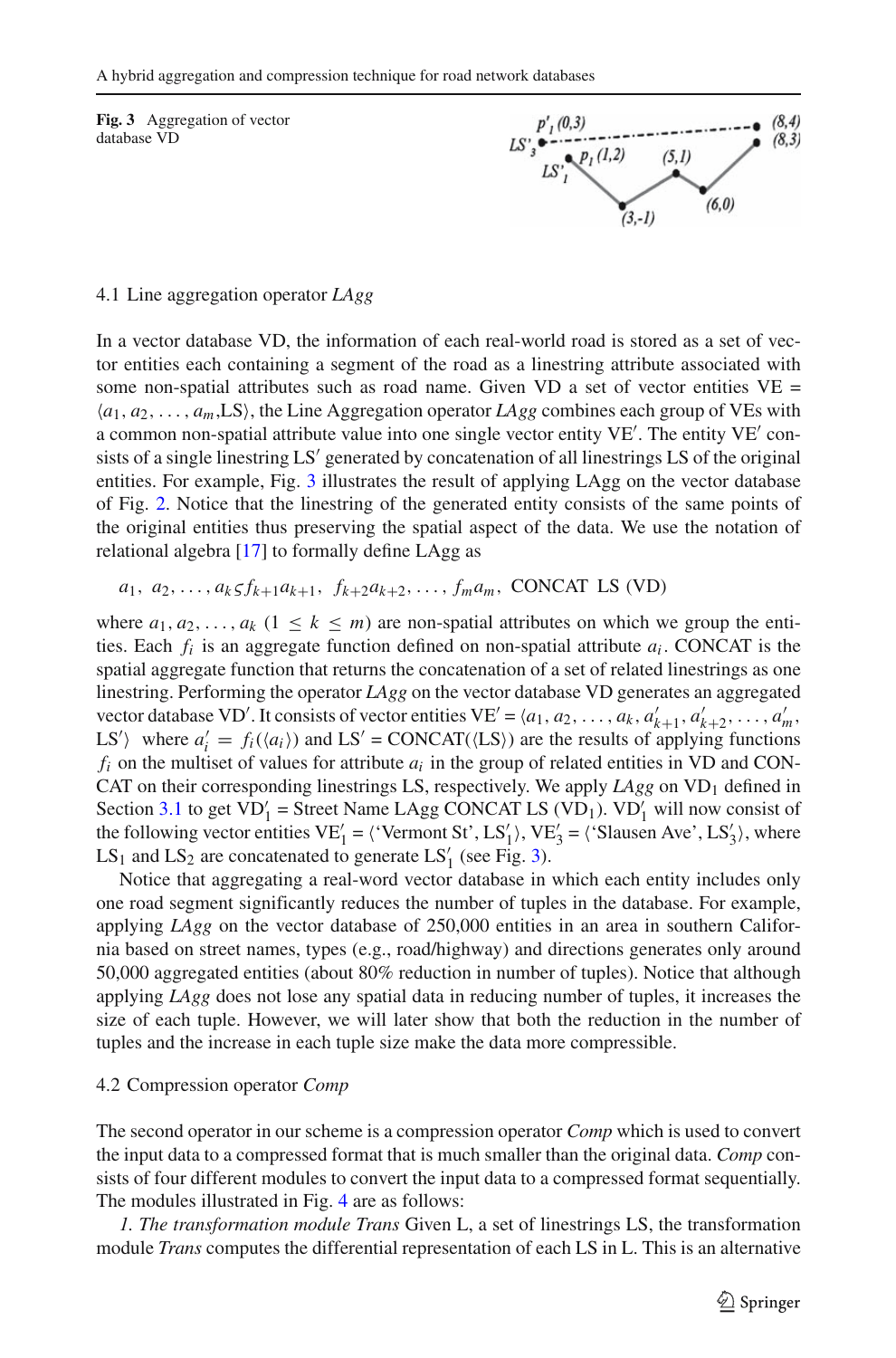

<span id="page-7-0"></span>**Fig. 4** The *Comp* operator



<span id="page-7-1"></span>**Fig. 5** Quantization of the transformed VD

way of representing a line segment. Given  $LS = \langle p_1, \ldots, p_n \rangle$ , the differential representation of LS is

 $Trans(LS) = \langle \langle p_1.x, \Delta x_1, \ldots, \Delta x_{n-1} \rangle, \langle p_1.y, \Delta y_1, \ldots, \Delta y_{n-1} \rangle \rangle$ 

where  $\Delta x_i = p_{i+1} \cdot x - p_i \cdot x$  and  $\Delta y_i = p_{i+1} \cdot y - p_i \cdot y$  for  $1 \le i \le n$ . We refer to point  $p_1$ as the *base point* of linestring LS. The differential representation of the linestrings illustrated in Fig. [3](#page-6-0) is as follows:

 $Trans(LS'_1) = \langle \langle 1, 2, 2, 1, 2 \rangle, \langle 2, -3, 2, -1, 3 \rangle \rangle$ Trans(LS<sup> $\dot{i}_3$ ) =  $\langle \langle 0, 8 \rangle, \langle 3, 1 \rangle \rangle$ </sup>

In Sect. [7,](#page-13-0) we show that compressing the differential representation of real-world road segments results into high compression ratios.

*2. Multi-level quantization module Quan* Depending on the level of detail (LOD) desired by the application, *Quan* defines the maximum number of digits up to which the data can be rounded without losing the accuracy in its visual representation. For instance, if the user intends to view the data in an LOD where the points  $p = (1.4, 2.3)$  and  $p' = (1.0, 2.0)$ are displayed as a single point,  $p'$  can be used to visualize  $p$  (we round  $p$  by one digit). As a result, *Quan* increases the frequencies of the symbols used by the Huffman mapping function generator (defined later in this section) which results in high compression. Figure [6](#page-8-0) illustrates the effect of quantization on the distribution of symbols.

Suppose that the application requires the data in several LOD's which are known a priori. For each level L*<sup>i</sup>* , *Quan* processes the output of *Trans* (i.e., differential values of linestrings) to *quantize* the data with respect to  $L<sub>i</sub>$ . This representation of the quantized data is called zoom level  $Z_i$ . The quantization process is done as follows: Based on the error tolerance for each level, *Quan* first partitions the domain of data into intervals (bins) of size  $\frac{10}{K}$  units where *K* is a constant. Subsequently, it distributes any numeric data among these bins. That is, the number *N* in interval  $i_q = [r_q, r_{q+1})$  will then be represented by  $r_q$  ( $r_{q+1}$ ) if  $|N - r_{q+1}|$  is greater (less) than  $|N - r_q|$ . Figure [5](#page-7-1) shows the result of quantizing five numbers in interval  $[-5, 15)$  to four bins. As seen  $-3, -1, 1, 2$ , and 3 are quantized to  $-5, 0, 0, 0$ , and 5, respectively.

Quantizing the road data for multiple LOD's enables the application to view the data in arbitrary levels of detail with a hierarchical representation. The choice of the number of required LOD's depends on the application. For each level  $L_i$ , the number of bins used by *Quan* for quantization is determined by the smoothness of transition desired from viewing the data in level  $L_i$  to the next finer/coarser level.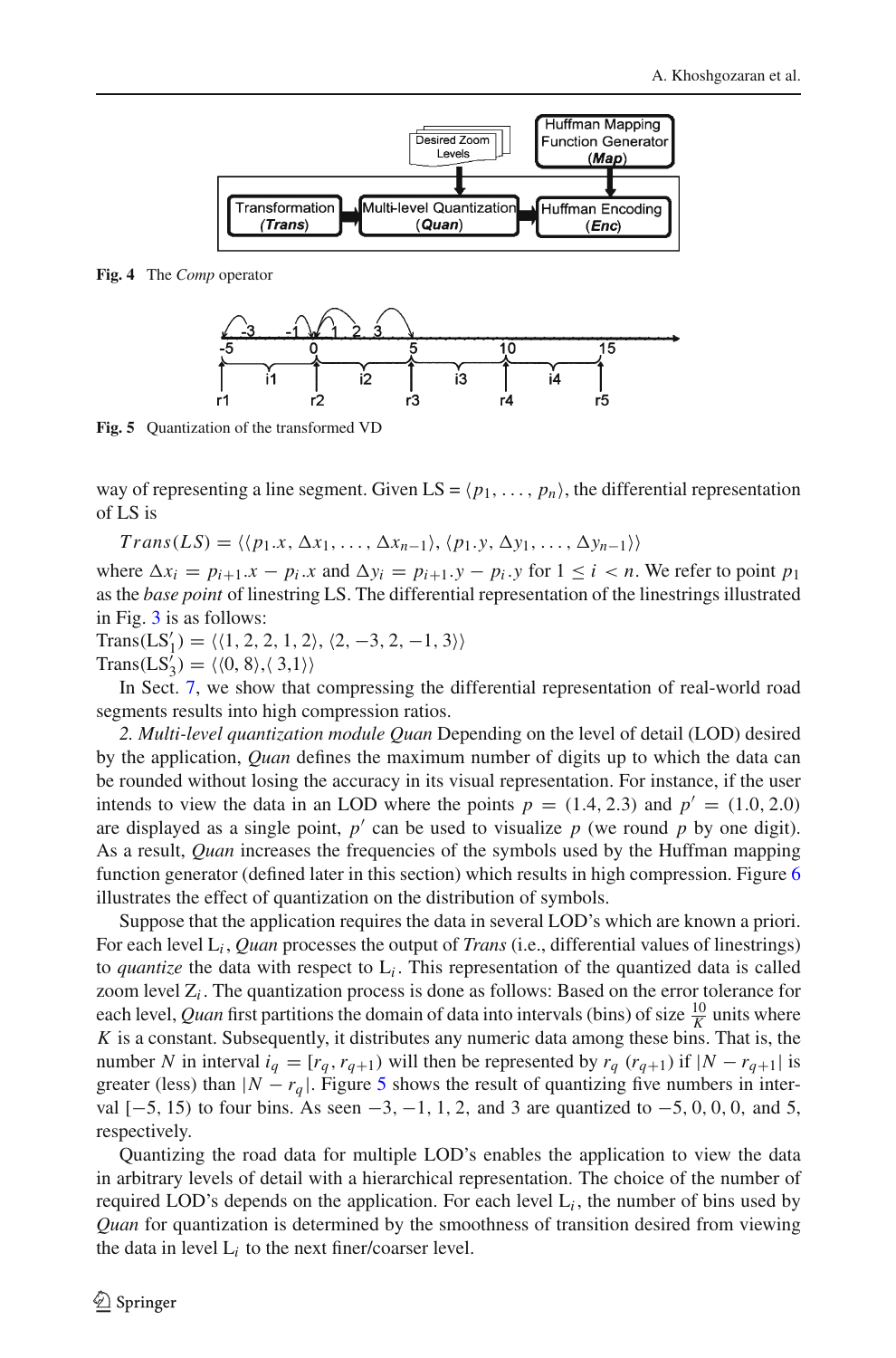

<span id="page-8-1"></span><span id="page-8-0"></span>

| <b>Table 1</b> Symbol mapping for<br>alphabet A | Symbol $a_i$ –      |     |      | Blank |      | $\cdots$ |
|-------------------------------------------------|---------------------|-----|------|-------|------|----------|
|                                                 | Bit string $b_i$ 11 | 010 | 0001 | 0110  | 0001 | $\cdots$ |

The hierarchical nature of the output of *Quan* allows a gradual decrease in data precision as long as the error level (i.e., the displacement of points from their original locations) is tolerable to be displayed properly for that LOD. Notice that each zoom level uses the original data for quantization instead of the data from the previous levels and hence the errors will not propagate through all levels. Also in order to preserve the finest granularity of data, in level  $L_0$  we do not quantize the data and thus perform a lossless compression of query results.

*3. Huffman mapping function generator Map* Our ultimate goal is to compress the query result set before sending it to the user. Discrete acquisition scheme of road vector data and its frequency suggest that the value of differences in latitude and longitude of consecutive recorded points should have high repetition and correlation (see Fig. [6\)](#page-8-0). Moreover applying our transformation and quantization modules further increase this correlation. Consequently as a compression technique that significantly compresses such highly correlated data, we use Huffman coding (see Sect. [5\)](#page-9-0). Having sets *A*, *F* and *S* (defined in Sect. [3.2\)](#page-5-4), the *Map* operator first computes  $f_i$ , the frequency of occurrence of symbol  $a_i$  in  $S$  and constructs Huffman mapping function  $H_A$ ,  $_F$  ( $a_i$ ) where  $F = \{f_1, \ldots, f_n\}$ . We use *Dictionary* to refer to the mapping function  $H_{A,F}$  (). In our approach, *S* is the set of geocoordinates of points representing linestrings in VD. As *S* includes only numeric values, we have *A*={0, …,9,-,*blank*, eof} (in the worst case). Table [1](#page-8-1) illustrates a part of the mapping constructed by applying *Map* on our original vector database.

The Matlab code we used<sup>[7](#page-8-2)</sup> has a fixed small alphabet which protects us from facing the problem of gradual growth of the dictionary size which is common in the applications of Huffman coding. This is an important property in evaluating the effectiveness of our compression scheme and measuring its compression ratio. After performing the line aggregation, transformation and quantization modules on the vector database, a bulky dataset of differential values is generated. Applying the *Map* module on this data on-the-fly can sometimes take significant amount of time. Therefore, for each zoom level, in an off-line process we apply *Map* on the differential values and store the constructed dictionary once for each zoom level.

*4. Huffman encoding module Enc* This module performs the actual compression of the vector data. *Enc* uses the dictionary constructed by *Map* to encode the output of *Quan* and generate the compressed bit string of linestrings for each zoom level. After going through

<span id="page-8-2"></span><sup>7</sup> <http://www.mathworks.com.>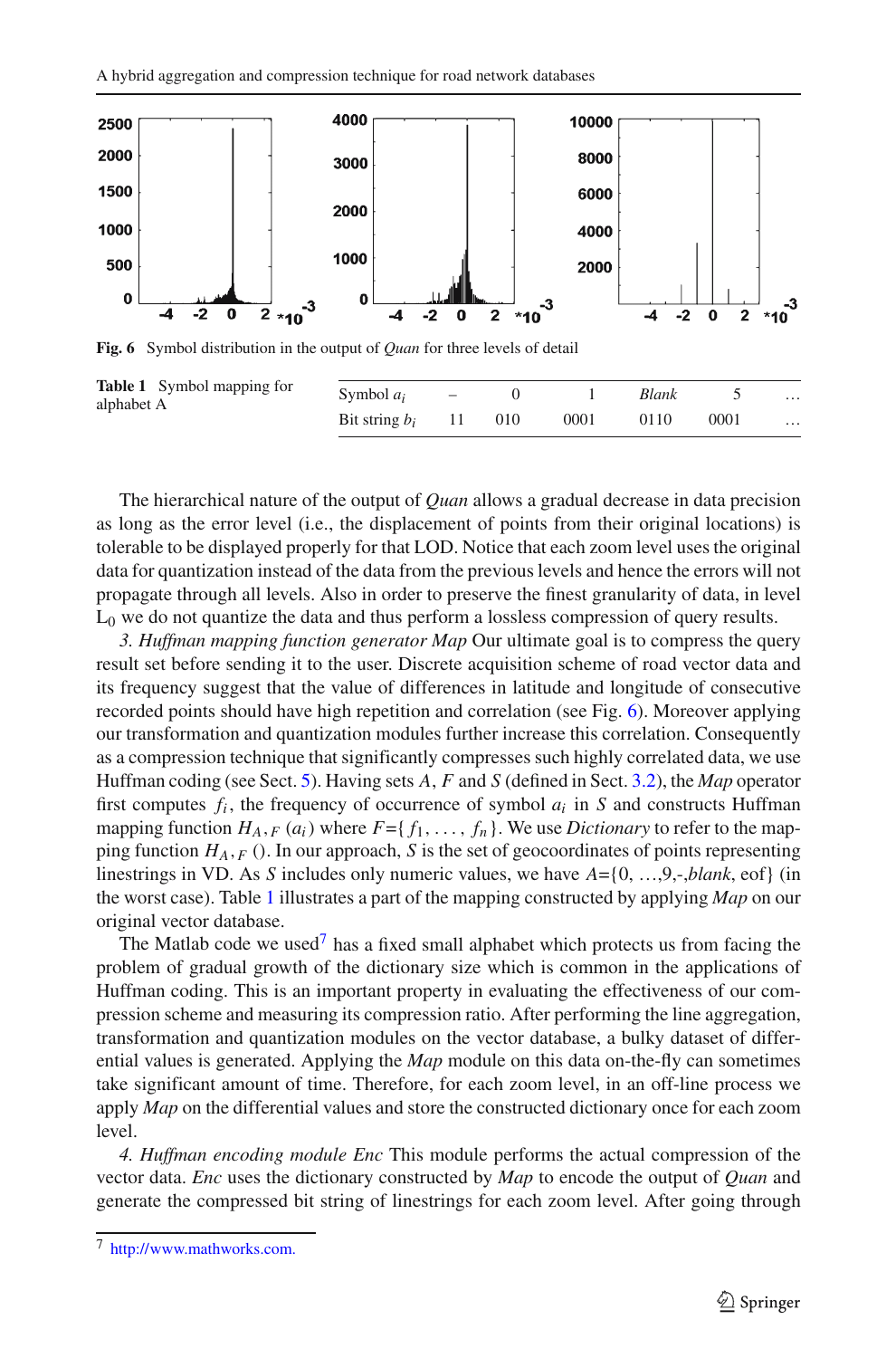

<span id="page-9-1"></span>**Fig. 7** Alternative query flows

phases mentioned above each original road segment of query result set (i.e., linestring LS) will be transformed into its base point  $(i.e., LS, p_1)$  followed by encoded values of its quantized latitude/longitude differences corresponding to each zoom level. For each quantized difference  $\delta$ , we have  $\text{Enc}(\delta) = \{H_{A|F}(a_i) | a_i \in \delta\}$  where  $H_{A|F}(i)$  is the Huffman mapping function generated by *Map*. For example, *Enc* compresses the quantized linestrings of Fig. [5](#page-7-1) as  $Enc(LS'_1) = 0110...00001$  which in combination with the base point  $p_1(1,2)$  constructs the compressed data.

# <span id="page-9-0"></span>**5 Server-side query processing**

Suppose that a user issues a window query from his/her client machine. A *Naive* approach retrieves the relevant vector entities (query result) from the database and sends the *uncompressed* result back to the user. Depending on different layouts of the operators in our system, we propose two variants of our compression scheme:

*Compression of off-line aggregated data* (*cOFa*) This approach uses the aggregation operator *LAgg* off-line (once) to generate the aggregated vector database VD from the original vector database VD. It then submits the user's spatial queries to VD instead of VD. The retrieved query result is then fed into *Comp* whose output is a highly compressed encoded copy of the original query result which is transferred more efficiently to the client. The bottom query path in Fig. [7](#page-9-1) shows this approach.

*cOFa* offers two advantages over the *Naive* approach: (1) It highly reduces the size of the data that must be transferred to the querying device. (2) It always outperforms the *Naive* approach in terms of query response time.

*Compression of on-line aggregated data* (*cONa*) This approach is similar to *cOFa* except that it first issues the window query against the original vector database VD. It then applies the *LAgg* operator to the query results. Finally, *cONa* sends the aggregated output to the *Comp* operator similar to *cOFa*. Notice that here the aggregation operator is performed once for every received query in contrast to *cOFa* in which the aggregation operator is performed once for the entire VD. The middle query path in Fig. [7](#page-9-1) illustrates *cONa*. This approach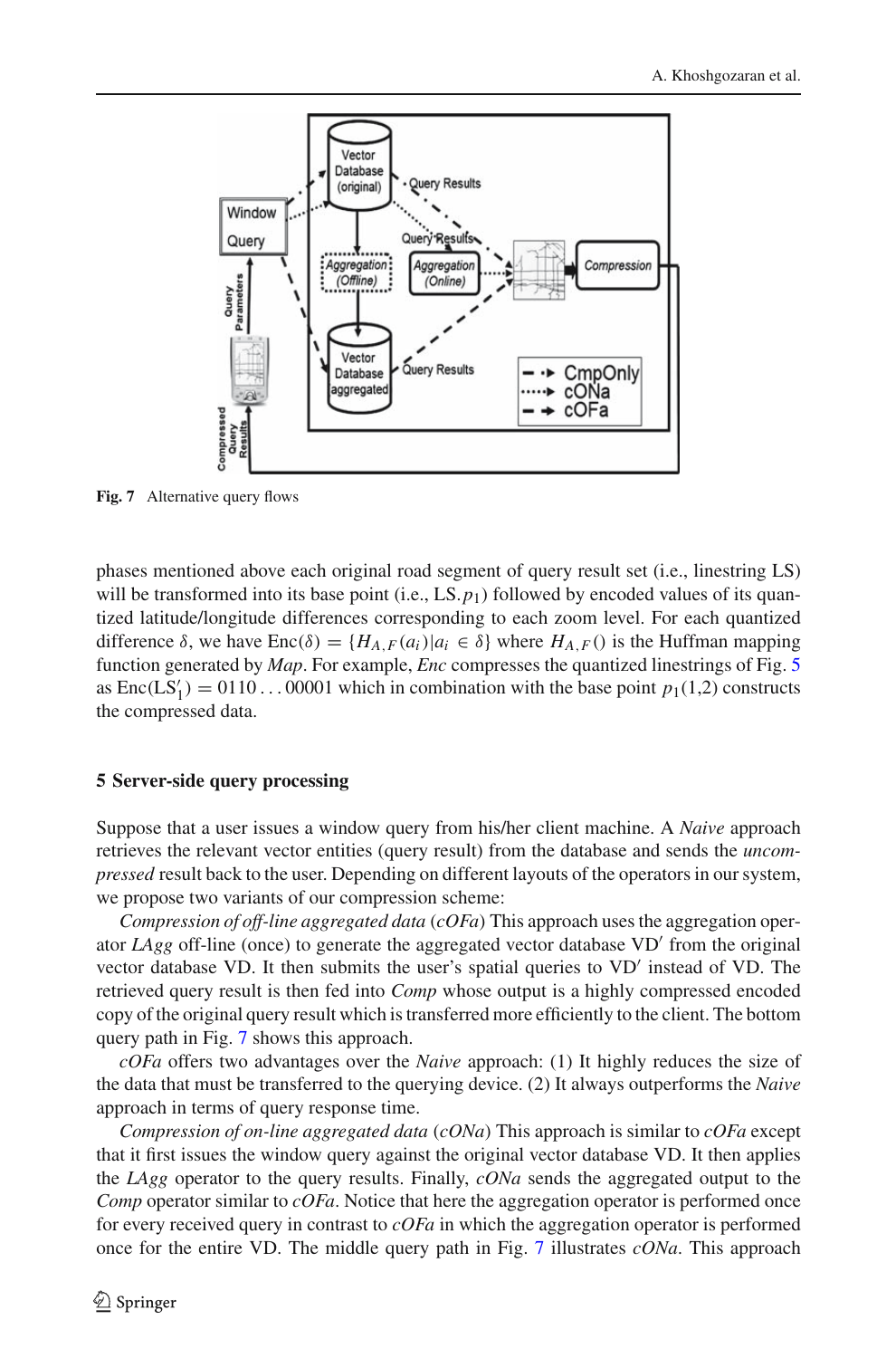<span id="page-10-1"></span>



achieves an even higher compression than that of *cOFa* while imposing an increase on the query processing time.

One important difference between *cOFa* and *cONa* is the way they treat base points. With *cOFa*, the entire vector database is aggregated offline and thus (assuming the aggregation is made on street name) each road consisting of several road segments will be represented as a single linestring with a fixed base point (i.e., the first point of its first linestring before aggregation). Therefore, while compressing the road segments that overlap with our window query, we use those fixed base points and the entire linestring representing each road as an input to our *Comp* operator. In contrast, *cONa* first finds all the road segments that overlap with the window query and performs line aggregation only on these line segments. Consequently, for each road in the query window, *cONa* treats the first point of the results' first line segment as the base point for that road. Figure [8](#page-10-1) illustrates this difference in assigning base points to the resulting linestrings in *cOFa* and *cONa*. Although the query result retrieved in *cOFa* contains more information than what the user actually requires, its overall compression ratio is far better than the *Naive* approach and is comparable to *cONa* (see Sect. [7\)](#page-13-0). This property suits the applications where the user is most likely to navigate to the adjacent areas right after his query result is displayed.

### <span id="page-10-0"></span>**6 Client-side result processing**

In Sect. [5](#page-9-0) we explained how the server compresses/aggregates the query results (components inside the box in Fig. [7\)](#page-9-1). This data is then ready to be sent to the client. In this section, we discuss the processing components of the client itself (outside the box in Fig. [7\)](#page-9-1). A client can range from an application running on a PDA to a publicly available web-page loaded in a web browser of a PC. Figure [9](#page-11-0) shows the enlargement of the client part of Fig. [7](#page-9-1) including its different modules. Client in general has two main functionalities: It enables the user to specify his/her query and corresponding parameters (outward arrow from the client in Fig. [9\)](#page-11-0) and more importantly processes and renders the query results (inward arrow to the client in Fig. [9\)](#page-11-0) back to the user. We study three different modules on the client side that enable processing and displaying the data: Huffman decoding module *Dec*, reconstruction module *Recon* and rendering module *Rend*. The first two of these modules are created specifically for our system while the last one is generic. These modules together, convert the compressed data received from the server to a meaningful and displayable format.

Two different types of clients were used in our end-to-end system: Heavyweight client and Lightweight client. In a heavyweight or slow client, besides the resulting vector data, additional data such as raster or satellite images are sent and displayed on the client. We used Google Maps (using Google Maps API<sup>8</sup>) as an example of a heavyweight client. Note that

<span id="page-10-2"></span><sup>8</sup> <http://www.google.com/apis/maps/.>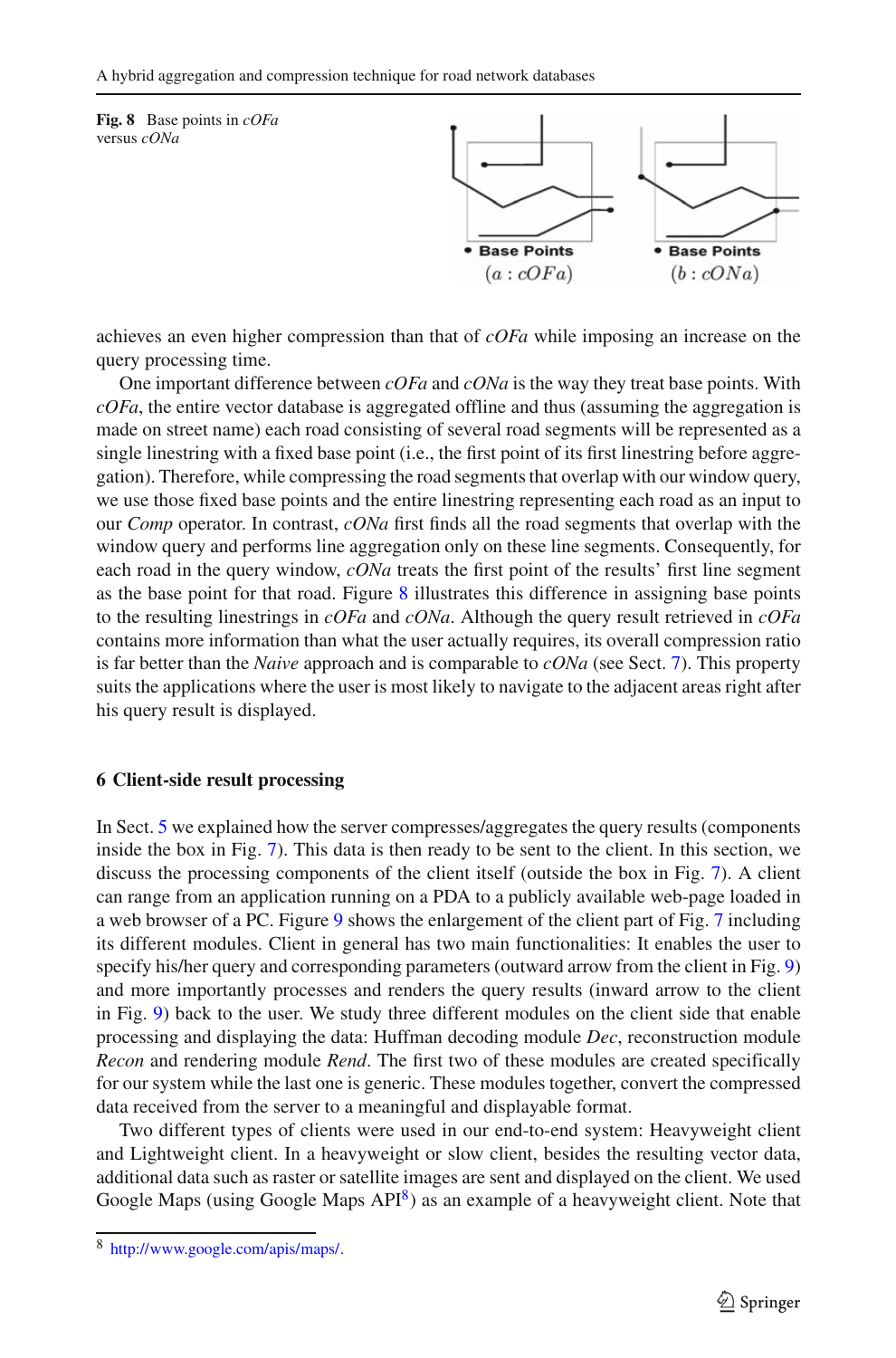<span id="page-11-0"></span>

**Fig. 10** Snapshots of heavyweight (*left*) versus lightweight (*right*) clients

<span id="page-11-2"></span>in this case, vector data is coming from our own server while extra layers of imagery are coming from Google servers. In a lightweight or fast client, only the desired vector data and nothing more are sent and rendered on the client. As an example of lightweight client, we implemented our own java-based application (using a publicly available graphics library<sup>9</sup>). Figure [10](#page-11-2) illustrates snapshots taken from our heavyweight and lightweight clients. Results of our experiments on both types of clients and their performance are discussed in Sect. [7.](#page-13-0)

# 6.1 Huffman decoding module *Dec*

This module performs the actual decompression of the compressed vector data. The *Dec* module is in nature the inverse of the *Enc* module. It receives from the server an encoded bit string for each linestring and the zoom level in which data was encoded as input. The zoom level is known to the client a priori, since this is the same zoom level user specifies at the beginning of his/her request to the server. Data has been encoded and quantized based on this zoom level on the server side and then returned back to the client to be decoded based on the same zoom level. *Dec* uses the same dictionary constructed by *Map* operator (for that specific zoom level) to

<span id="page-11-1"></span><sup>9</sup> <http://www.cs.princeton.edu/introcs/15inout/.>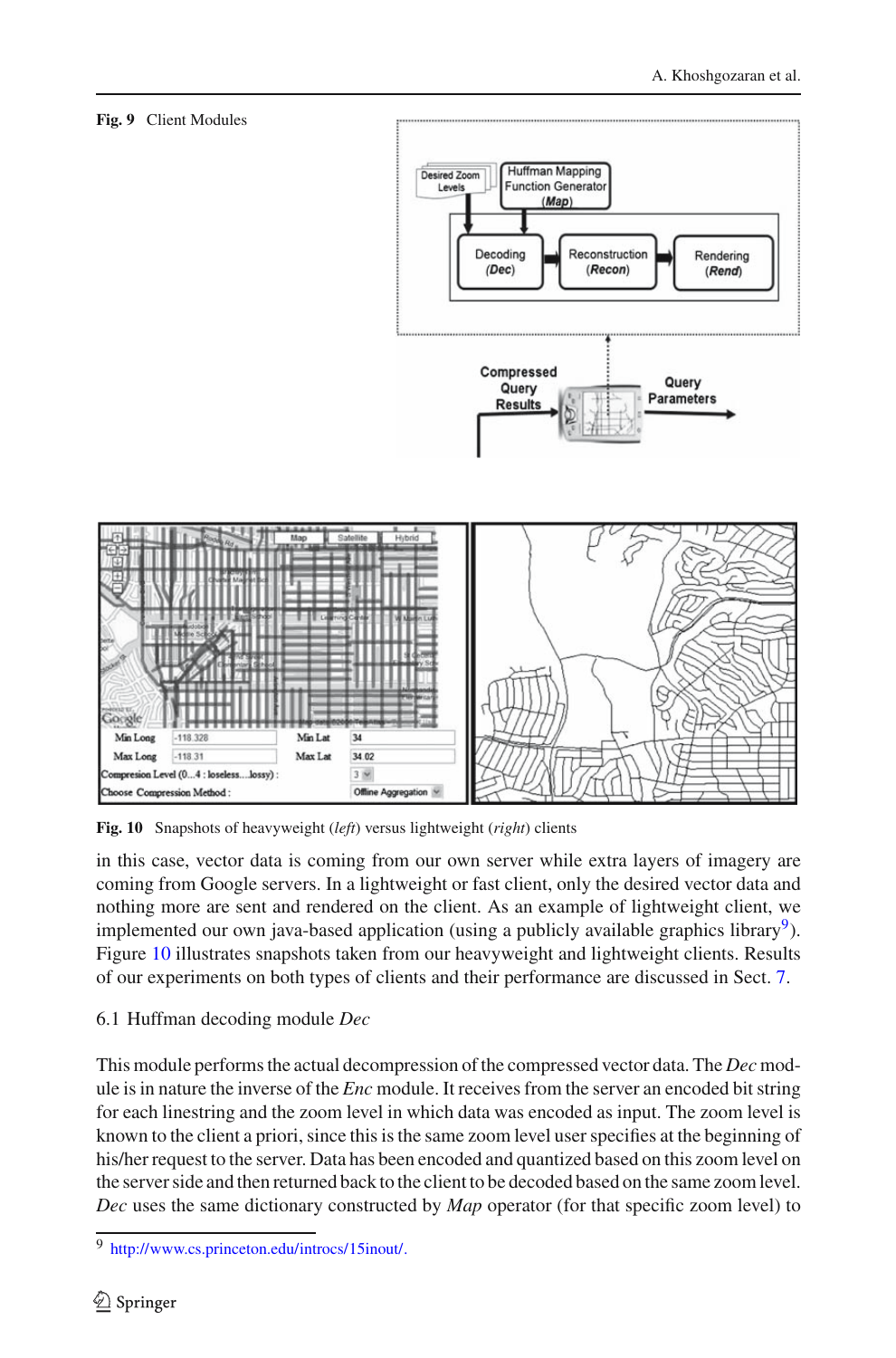decode the encoded bit string. *Dec* then returns an ordered list of symbols *ai* as output. This list represents linestring's quantized differential values separated by blank. For example, assume that client receives the bit string '010101100101001010010100101001010010100010' from the server (this is in fact the same bit string used in the server side processes of Sect. [5\)](#page-9-0). *Dec* decompresses bit string into '0 −5 0 0 0 0 0 5' using the mapping shown in Table 1 assuming the same zoom level used by server in Sect. [3.2.](#page-5-4) The resulting numbers alternate between (quantized) longitude and latitude differences. For instance 0 is the first (quantized) longitude difference and −5 is the first (quantized) latitude difference.

# 6.2 Reconstruction module *Recon*

Given the output of *Dec* and a base point for each linestring LS, the reconstruction module *Recon* reconstructs a new linestring  $\hat{LS}$ . In other words, given a base point  $p_1$  and differential values  $\Delta x_1, \ldots, \Delta x_{n-1}$  and  $\Delta y_1, \ldots, \Delta y_{n-1}$ , *Recon* generates a new reconstructed linestring  $\hat{L}S = \langle \hat{p}_1, \dots, \hat{p}_n \rangle$  where  $\hat{p}_{i+1} \cdot x = \hat{p}_i \cdot x + \Delta x_i$  and  $\hat{p}_{i+1} \cdot y = \hat{p}_i \cdot y + \Delta y_i$  for  $1 \le i < n$ . We denote the new linestring by  $\hat{LS}$  (and its reconstructed points by  $\hat{p}_i$ ) to emphasize that these values are reconstructed values and might not be identical to the original values. Since during compression, data is quantized after transformation, there will be loss of accuracy after constructing the linestring. In Sect. [7,](#page-13-0) we show that although average displacement error in reconstructed data increases with zoom level, the error is acceptable for all zoom levels.

Considering the above example, *Recon* gets a sequence of differential values '0 −50000 0 5' and a base point  $p_1 = (1,2)$  as input. Based on this input, *Recon* computes a new linestring  $\hat{LS} = \{(1, 2), (1, -3), (1, -3), (1, -3), (1, 2)\}\.$  Similar to *Dec* which is the inverse/opposite module of *Enc*, *Recon* is the inverse/opposite module of *Trans*. While *Trans* transforms a linestring to its base point and differential values, *Recon* generates the same linestring given corresponding base point and differential values.

# 6.3 Rendering module *Rend*

This module implements the last phase of the entire process. It displays the final result of user's window query. *Rend* is application-dependent, meaning that its implementation strongly depends on the visualization interface used. As we already mentioned, for our application, we have used two different types of clients for displaying query results. Depending on the client type, performance of the *Rend* module and consequently the entire client-side performance is affected (see Sect. [7\)](#page-13-0).

In general, *Rend* in abstract level is a black box that receives the required data from *Recon* module and renders that information on a suitable graphical interface. Notice that this module takes the longest time among all the modules since it requires rendering all the qualified geometries on the screen (point by point). The amount of time *Rend* spends is proportional to the size of data it receives (i.e., number of points). In Sect. [7,](#page-13-0) we show that our proposed methods speed up this module because they eliminate the redundant points by aggregating the data. Notice that all the data rendering processes/preparations are performed on the client side not on the server side. That is, instead of having the server process the results and create a raster image and then send the image back to the client, client itself takes care of the rendering part. This way, instead of a raster image, client has access to the data itself for possible further query and analysis. For instance, the client can select a line segment and query its length.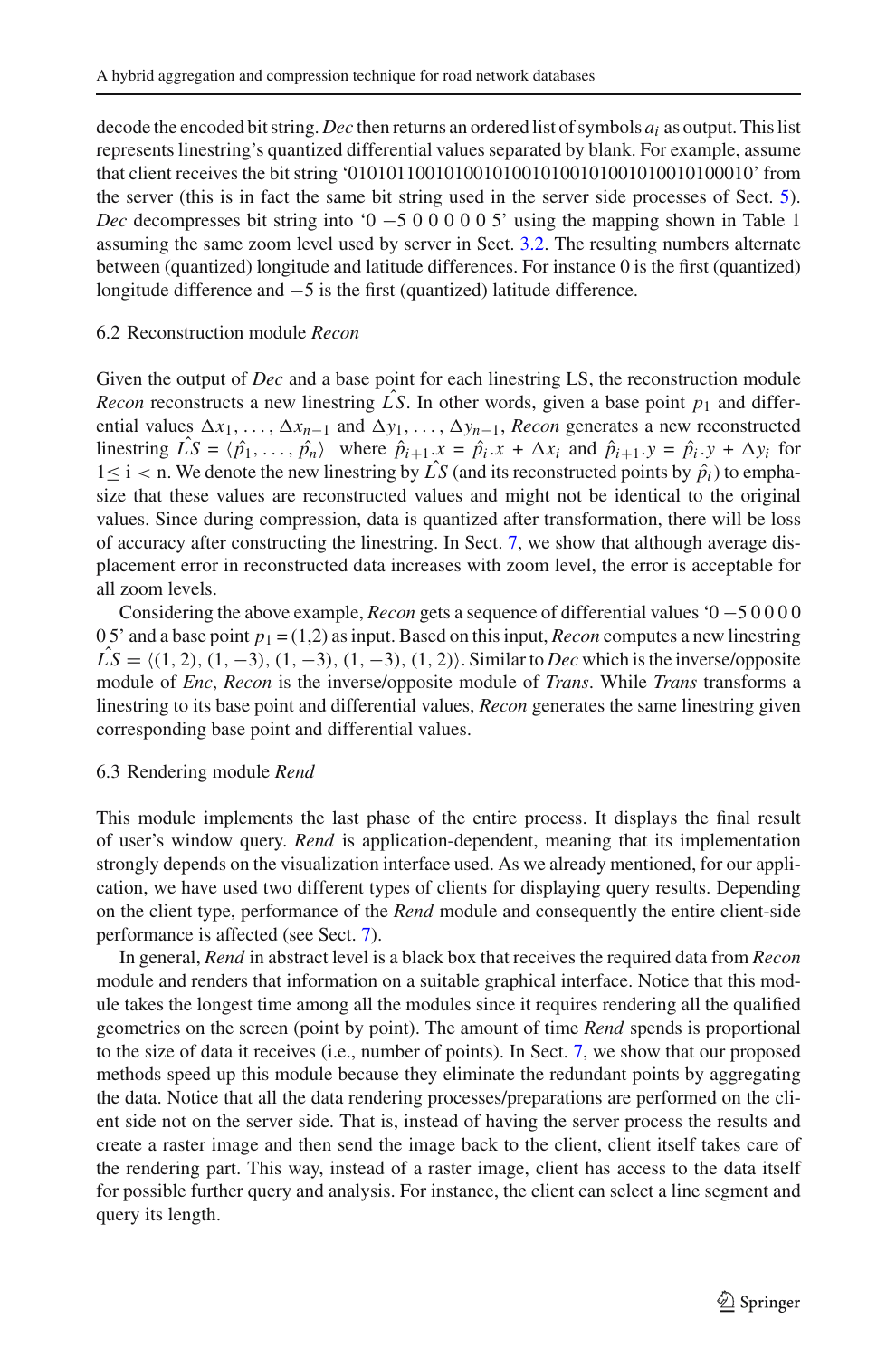<span id="page-13-1"></span>**Fig. 11** Rate of compression versus number of linestrings



# <span id="page-13-0"></span>**7 Performance evaluation**

We conducted several experiments to evaluate the performance of our proposed approaches. The effectiveness of *cOFa* and *cONa* is determined in terms of (1) total query time which is a combination of the time it takes the server to prepare the query results, the time to transfer the results to the client and the time it takes the client to display the results, (2) size of the encoded query result, and (3) the displacement error resulting from lossy compression at different zoom levels. We also compared our proposed compression schemes with commonly used text compression utilities such as gzip.

In the following sets of experiments, we compared *cOFa* and *cONa* from different perspectives against two other methods: (1) *Naive* approach which simply sends the query result to the client and (2) *CmpOnly* approach (the top query path in Fig. [7\)](#page-9-1) which only compresses the query result using our *Comp* operator without applying aggregation operator (*LAgg*). Our experiments are performed on a real-world dataset obtained from NAVTEQ covering a 70 mile by 100 mile area in southern California containing more than 250,000 road segments. In our experiments, we randomly generated window queries with different sizes (from  $1\times0.8$ ) square mile up to  $7\times5.6$  square mile) and compressed the results for five different zoom levels  $Z_0$  (i.e., finest, lossless) to  $Z_4$  (coarsest). Results are reported as the average number of linestrings returned in each query window (i.e., number of non-aggregated linestrings satisfying the query). We call this parameter NLS (*Number of LineStrings*). Experiments on the client side were run on an Intel 2.26 GHz with 2 GB of RAM while experiments on the server were run on AMD 2.19 GHz with 4 GB of RAM hosting Oracle 10g with spatial extension. Our first set of experiments focuses on the effect of increasing NLS on the size of resulting compressed data. We define *Rate Of Compression* (ROC) as the average size of the data compressed by our schemes over the size of original data being sent by the *Naive* approach. Figure [11](#page-13-1) shows the ROC as NLS increases from 1 to 7,000 for zoom level  $Z_1$ . As seen in this figure, for all cases when the query results are not very small (NLS more than 2000), *cOFa* compresses the original data well and it outperforms the *Naive* approach. It also shows that *cONa* almost always achieves about 80% reduction in size. Our experiments show that the data behaves similarly for all other zoom levels. As the figure illustrates, for a very small NLS,  $\epsilon$ *OFa* transmits even more data than the original size of the data.<sup>10</sup> The reason is that the amount of excessive data being compressed is relatively large for very small window sizes/NLS (see Fig. [8\)](#page-10-1). However, as the window size/NLS grows, *cOFa* reduces size very

<span id="page-13-2"></span><sup>10</sup> Note that for displaying purposes we have truncated the *y*-axis of Fig. [11](#page-13-1) from 7 to 3. ROC of *cOFa* approaches 7 for NLS very close to zero.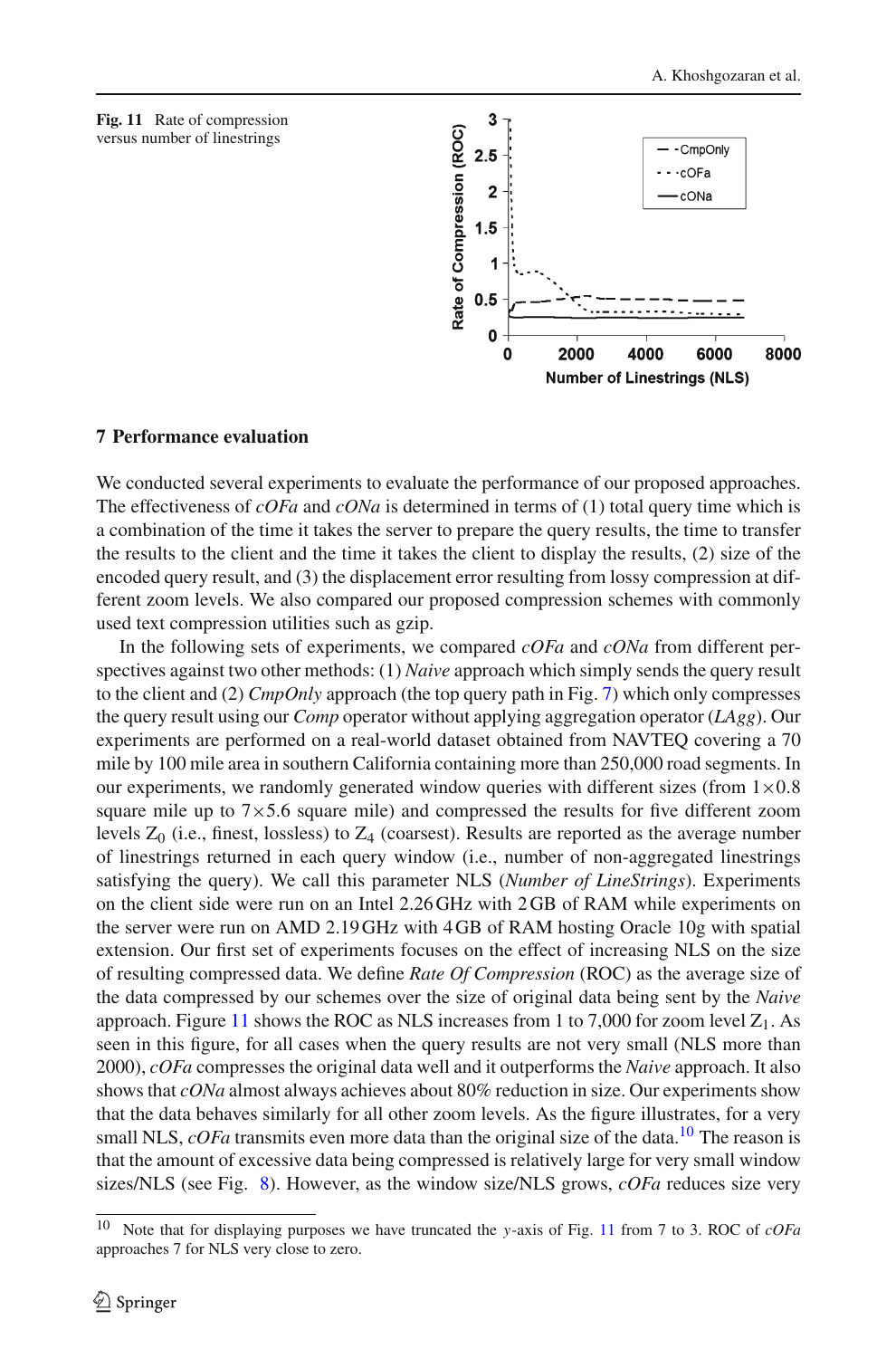<span id="page-14-0"></span>**Fig. 12** Server time versus number of linestrings



fast and approaches *cONa* for the larger areas being queried. Also the figure shows that all three methods achieve better ROC as NLS grows.

The second set of experiments focuses on the effectiveness of each approach in terms of performance (i.e., time). The total query time, *T* consists of three times: server response time  $T_s$ , transmission time  $T_t$  and client time  $T_c$ . For each window query, the first time value,  $T_s$  is the time it takes the server to prepare the data based on the client's request.  $T_s$  itself consists of three times based on the type of operations performed. Server's first time value, *tsq* , is the time it takes to issue the window query against our vector database VD and retrieve the results. If line aggregation is required, it is accounted for in  $t_{sa}$ . The server's second time,  $t_{st}$ , is the time that the *Trans* and *Quan* modules spend to compute the quantized differential values and finally *tse* is the time it takes for *Enc* operator to encode its input using the dictionary. The second major time value,  $T_t$ , is the time it takes to transfer data generated by the server to the client. Based on our experiments, this time is far less than total query time even for very large query windows. To investigate this further, we performed our experiments on both a highspeed and a low-speed network connection. With a high-speed network connection (10Mbp), the average ratio of  $T_t$  to  $T$  was around 0.2% while with a low-speed connection (56 Kbp) this ratio was about 4%. Therefore, in our evaluations we do not take this time into consideration. An interesting observation, however, is that in contrast to a common belief of compressing vector data to improve the transmission time and decrease the bandwidth requirements, we conclude that the transmission time is not a bottleneck in such approaches and thus any improvement in the client and server sides would have a more dominant effect on the overall system performance. The third major time value,  $T_c$ , is the time that client spends to prepare and display the data received from the server. For heavyweight clients,  $T_c$  is the most significant time of the entire process while in lightweight clients  $T_c$  and  $T_s$  are comparable to one another. *T<sub>c</sub>* itself has three components:  $t_{cd}$ ,  $t_{cc}$  and  $t_{cr}$  which are the times the *Dec*, *Recon* and *Rend* modules spend to decode, reconstruct and render the data, respectively. To summarize, *T* is calculated as follows:  $T = T_s (= t_{sq} + t_{st} + t_{se}) + T_t(\approx 0) + T_c (= t_{cd} + t_{cc} + t_{cr}).$ 

During the experiments we measured  $T_s$ ,  $T_t$  and  $T_c$  for each query window. As we mentioned,  $T_t$  is negligible for all methods and for different NLS values. Figure [12](#page-14-0) shows the server response time (*Ts*) versus NLS. This figure shows that both *cONa* and *cOFa* outperform the *CmpOnly* and *Naive* approaches for almost every NLS in server side. Only for very small NLS values, *cOFa* spends more time in server in comparison with *CmpOnly* and *Naive* approaches. The reason is that for very small NLS values, *cOFa* retrieves relatively large amount of excessive data and consequently spends more time compressing this excessive data. One interesting observation in Fig. [12](#page-14-0) is the fact that *cOFa* outperforms *cONa* for larger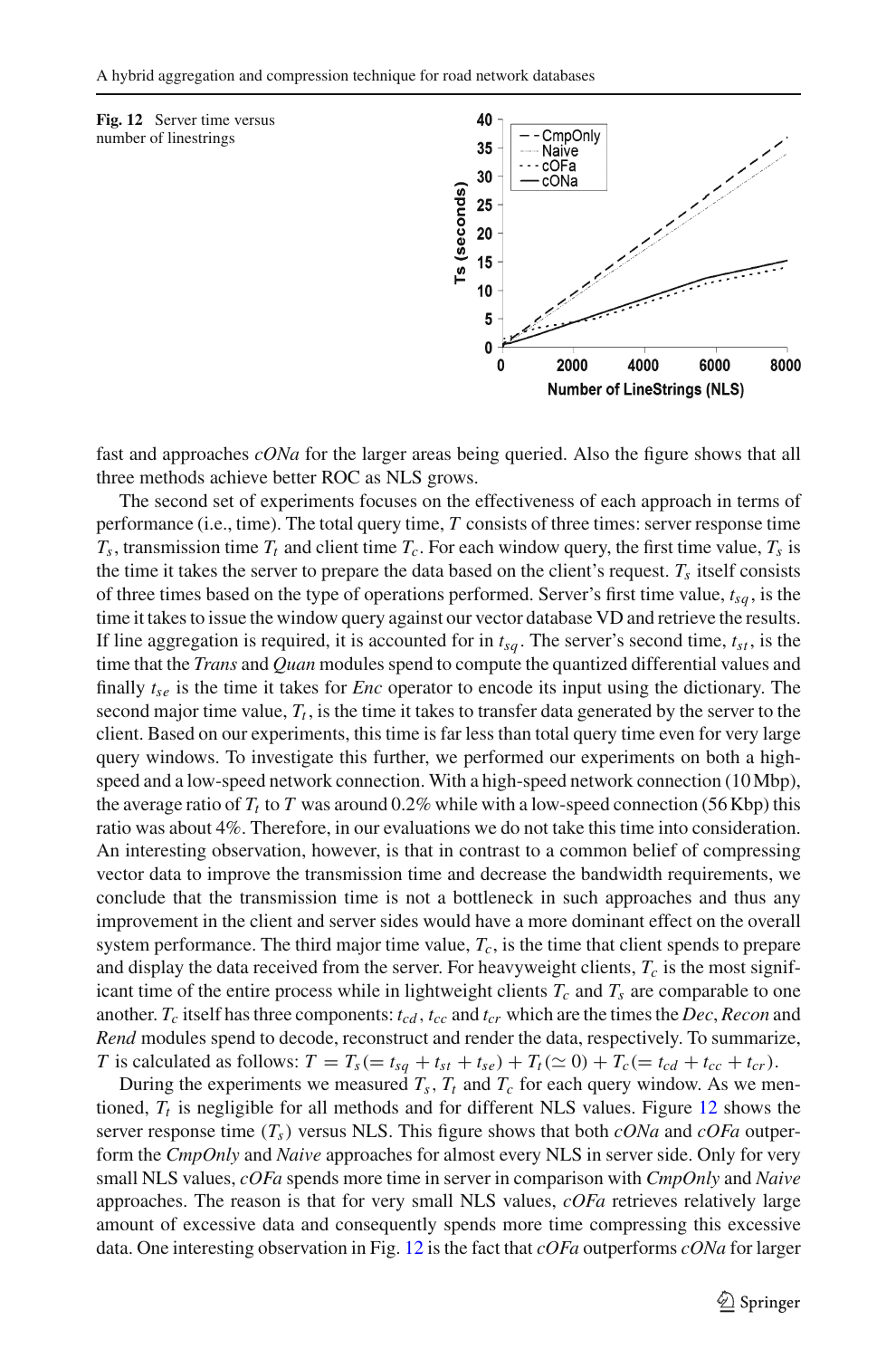

<span id="page-15-0"></span>**Fig. 13** Client time versus number of linestrings

NLS values (NLS  $>$  2000). The reason is that  $t_{sg}$  for *cONa* increases with query window size because the *LAgg* operator's implementation in Oracle (the DBMS used in our experiments) takes a significant amount of time to concatenate related linestrings for bulky vector databases. However, notice that even in the worst case, *cONa* significantly outperforms *Naive* approach. Both  $cOFa$  and  $cONa$  take less transformation/quantization time  $t<sub>st</sub>$  compared to *CmpOnly* approach because they operate on less number of linestrings (and hence less number of base points).

Figure [13a](#page-15-0) and b show the client time versus NLS for our heavyweight and lightweight clients, respectively. Since the performance of client side is highly affected by client type (heavyweight versus lightweight), results are shown for both client types. We first focus on the common trend in both clients. As it is depicted in both figures, both *cONa* and *cOFa* always significantly outperform *CmpOnly* and *Naive* approaches. Since *cONa* and *cOFa* remove many repetitive points by aggregating linestrings, they both spend less time in each of their client modules in comparison with *CmpOnly* and *Naive* approaches. Between *cONa* and *cOFa*, *cONa* always outperforms *cOFa* since *cONa* has less data to decode and display than *cOFa*. Now, we discuss the issue of performance difference between the two clients. As it is shown, the amount of time a heavyweight client spends is far more than the amount of time that a lightweight client spends for the same NLS value (compare the *Y* -axis of Fig. [13a](#page-15-0) and b). As we discussed earlier in Section [6,](#page-10-0) this is due to the large amount of extra information received and displayed in combination to the vector data by the heavyweight client while lightweight client only retrieves and displays resulting vector data. Also, by comparing client time in Fig. [13a](#page-15-0) with the server time in Fig. [12,](#page-14-0) it is clearly seen that a heavyweight client spends more time than the server for the same query and hence the total query response time  $T$  is dominated by  $T_c$  for a heavyweight client. The reason is that in a heavyweight client, rendering of the results takes a significant amount of time. Note that although the total query time is dominated by the client time in heavyweight clients, it is obviously still useful to have reduction in server time. In most applications, the server is shared among thousands or even millions of clients and hence improving server throughput is a very important factor. In these applications, even a small reduction in server response time will improve the server throughput significantly.

Figure [14a](#page-16-0) and b depict how much of the total time  $T$ , is spent at client and server sides for each of the four approaches and for three different ranges of NLS values with both the lightweight and heavyweight clients, respectively. While the total time is considerably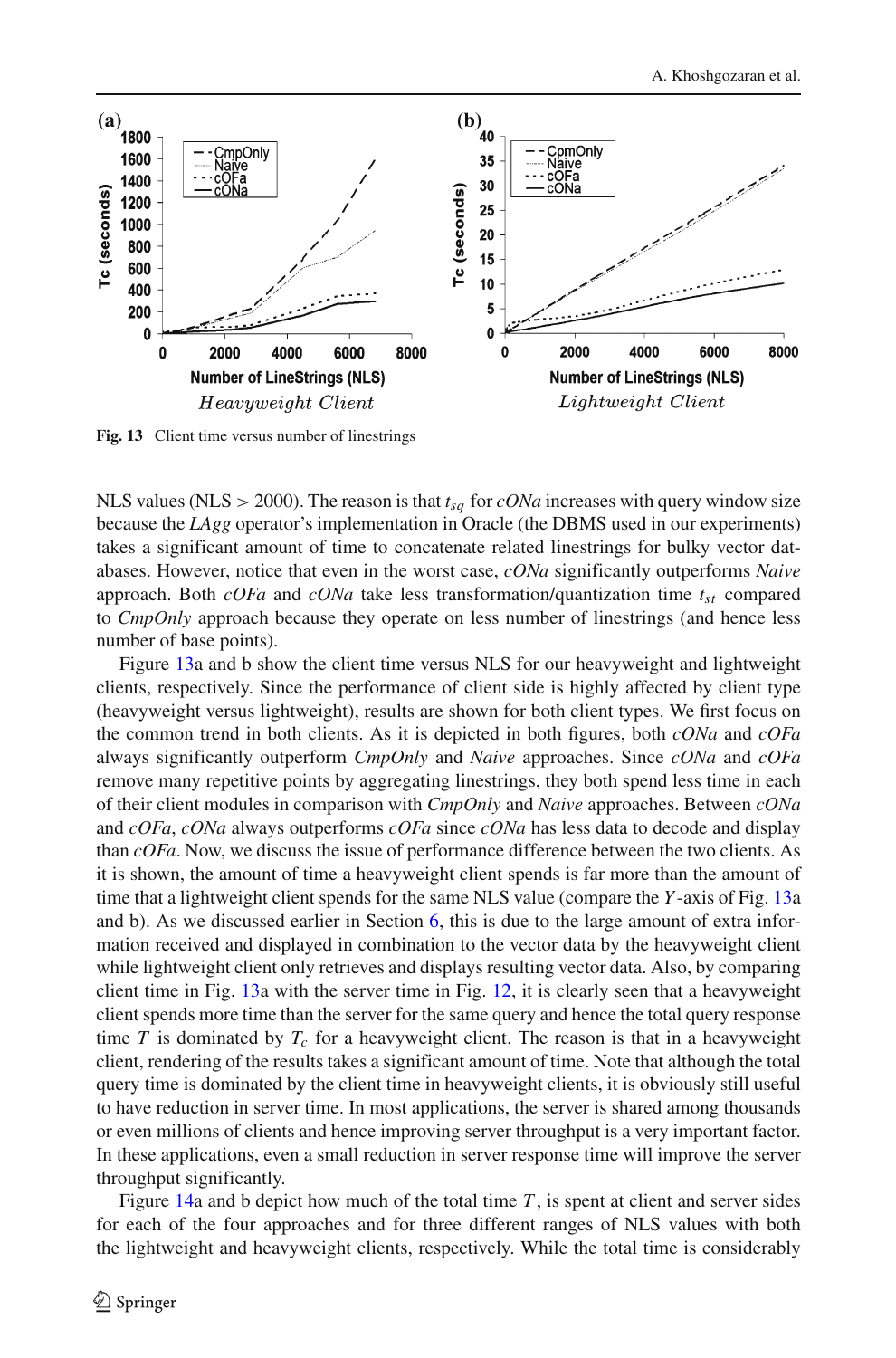

<span id="page-16-1"></span><span id="page-16-0"></span>dominated by the client time with our heavyweight client (Fig. [14a](#page-16-0)), it is almost distributed evenly between client and server with the lightweight client (Fig. [14b](#page-16-0)). In both diagrams, *cONa* and *cOFa* always outperform *CmpOnly* and *Naive* in total time for reasonably large values of NLS.

The third set of experiments measures the effect of different zoom levels  $Z_i$  on the rate of compression (ROC). As shown in Fig. [15,](#page-16-1) *cONa* achieves the best rate of compression. The reason is that *cONa* requires to compress less number of linestrings (compared to *CmpOnly*) and each linestring has also less excessive data (compared to *cOFa*). For example, *cONa* achieves more than 80% reduction in data size (ROC of 0.2) for Z4.

As we discussed before, the key advantage of using *cONa* and *cOFa* compared to typical text compression utilities such as gzip lies in their use of geometrical redundancies in query results to achieve better compression. As our fourth set of experiments, we empirically evaluated the effectiveness of our proposed schemes against well-known text compression utilities such as gzip in terms of processing time and reduction in the result set size. Figure [16](#page-17-0) shows the result of comparing the time it takes to encode the same set of random window queries used in previous experiments (with NLS varying from 1 to 7,000) with *cONa*, *cOFa* and gzip. Note that the first two components of the server time (i.e, *tsq* and *tst*) are always needed to generate the query result for any of the three encoding variants *cONa*, *cOFa* and gzip. Therefore, we only compare gzip time with  $t_{se}$ , the time it takes for the server to encode the query results. It is clear that both *cOFa* and *cONa* always outperform gzip in terms of the time it takes to compress the same query result. The relatively small values of time depicted in Fig. [16](#page-17-0) leads to another observation which is the fact that the server query time  $t_{sa}$  and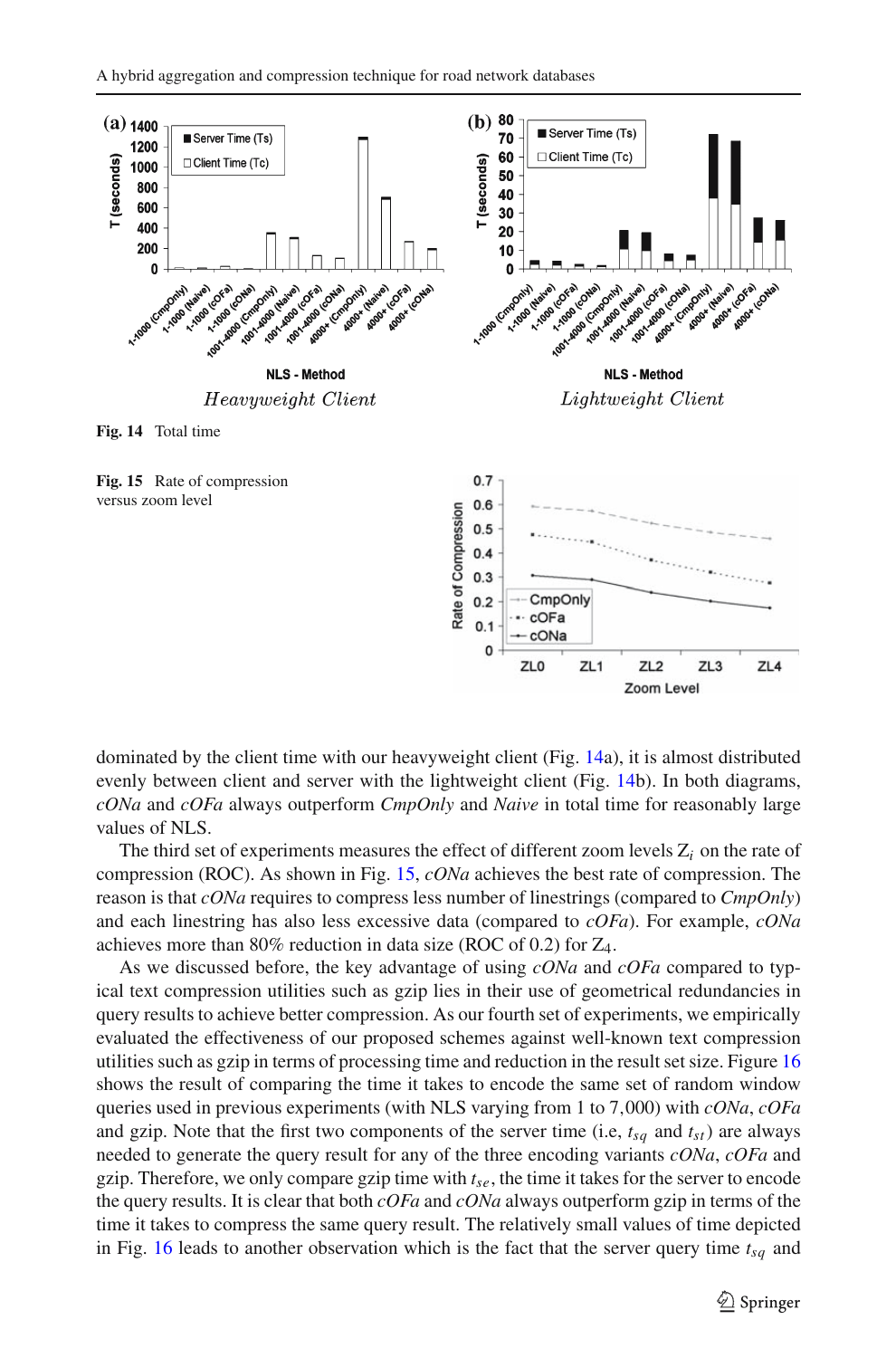Zoom Level

<span id="page-17-1"></span><span id="page-17-0"></span>

<span id="page-17-2"></span>server transformation/quantization time  $t_{st}$ , significantly dominate  $t_{se}$ , the time it takes for the server to encode query results. Finally, as we previously saw in Fig. [11,](#page-13-1) *cONa* produces a smaller query result compared to *cOFa* and therefore, spends less time encoding it.

We also compared the reduction in query result set size achieved while using our proposed schemes and compared it with the reduction obtained by compressing the same result set with gzip. As Fig. [17](#page-17-1) illustrates, while *cONa* always outperforms gzip in reducing the size of the original query result, *cOFa* achieves a better reduction compared to gzip for relatively larger NLS values.

The fifth set of experiments shows the effectiveness of our scheme by measuring the displacement error as zoom level increases. As Fig. [18](#page-17-2) illustrates, the average error resulted because of quantization is 0.00056 for the coarsest zoom level corresponding to a 0.04 mile displacement which is insignificant for this zoom level. It also shows that the displacement error in both *cOFa* and *cONa* is more than *CmpOnly*. This is because the error propagates into longer sequence of differential values after applying *LAgg* on query results.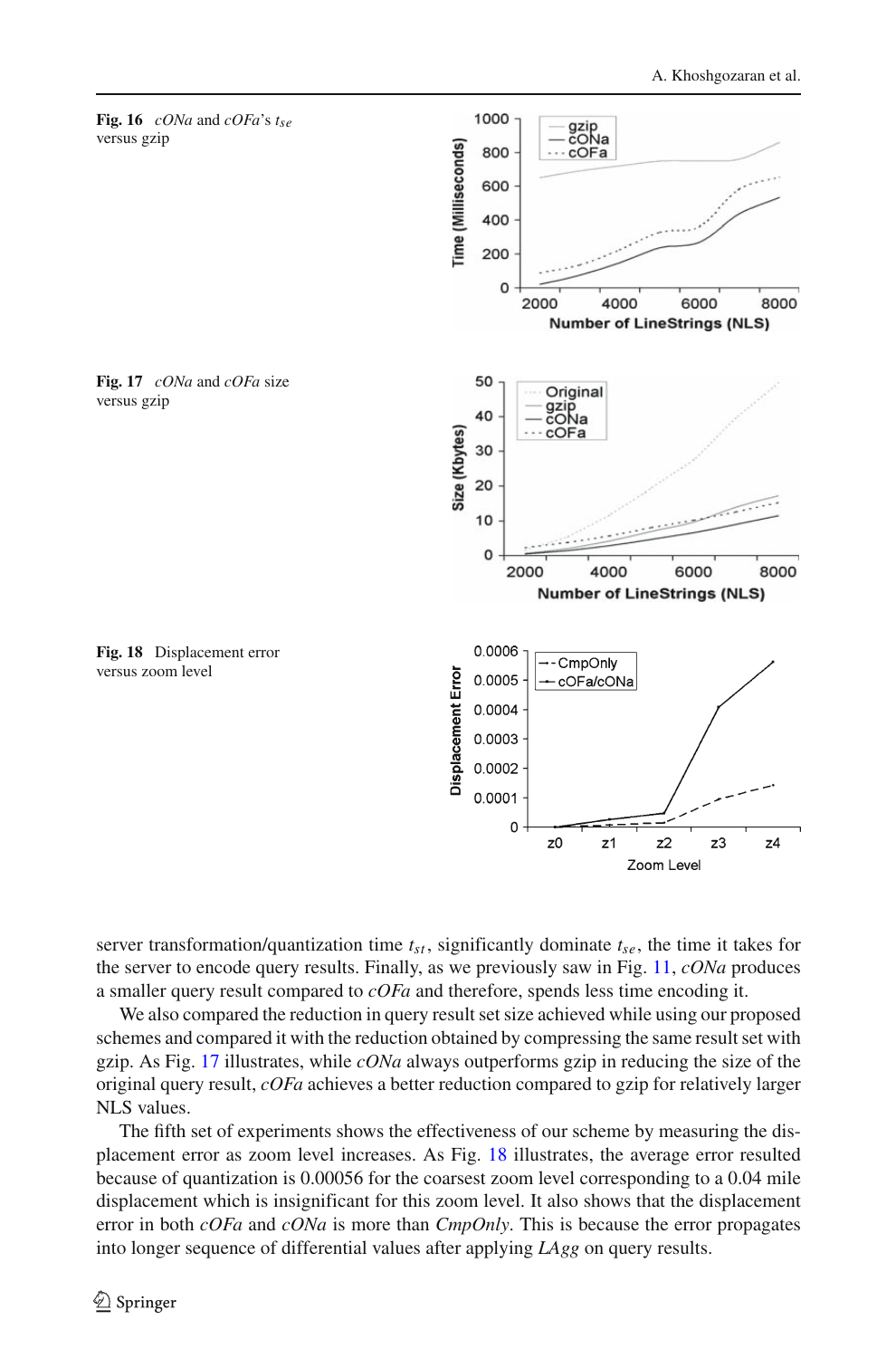### <span id="page-18-1"></span>**Fig. 19** Reconstructed data



With our final experiment, we compressed and then reconstructed an area in the city of Los Angeles at zoom level  $Z_3$ . This area contains different types of roads (major/minor, straight/with curves). Figure [19](#page-18-1) shows both the original data and the reconstructed data.

# <span id="page-18-0"></span>**8 Conclusion and future work**

Querying vector data and in particular road network data is becoming more and more popular in many application domains. In most common approaches, vector data server creates a raster image of the query results and sends it back to the client. Some other approaches use general data compression schemes or hierarchical representation of vector data at different levels of abstraction. All of these approaches have their own pros and cons. In this paper, we proposed a hybrid aggregation and compression scheme which easily integrates with a spatial query processing system and compresses vector data significantly and fast. In short, our main observations were:

- our proposed methods *cOFa* and *cONa* achieve high compression ratio
- they both reduce client response time (while *cONa* outperforms *cOFa*)
- they both reduce server response time (while *cOFa* outperforms *cONa*) and hence improve server throughput
- both *cONa* and *cOFa* perform the compression in multiple levels of detail
- transmission time is negligible even for a very large number of linestrings and low communication bandwidth

In this paper we also showed the details of our end-to-end prototype and all its building blocks (both server-side and client-side modules). Our experiments verified that depending on client time, server time, and storage requirements, variants of our method can be used to guarantee high compression ratio or fast response time. We plan to address the problem of compressing other types of geometries such as polygons. We also aim at enhancing our approach to dynamically choose between the two variants at the query time. Finally, as part of our future work we also plan to compare the overall efficiency of our approach with several algorithms proposed in the class of progressive transmission schemes that are based on polyline simplification and the Douglas–Peucker algorithm.

**Acknowledgments** We thank anonymous reviewers for their very useful comments and suggestions. This research has been funded in part by NSF grants EEC-9529152 (IMSC ERC), IIS-0238560 (PECASE), IIS-0324955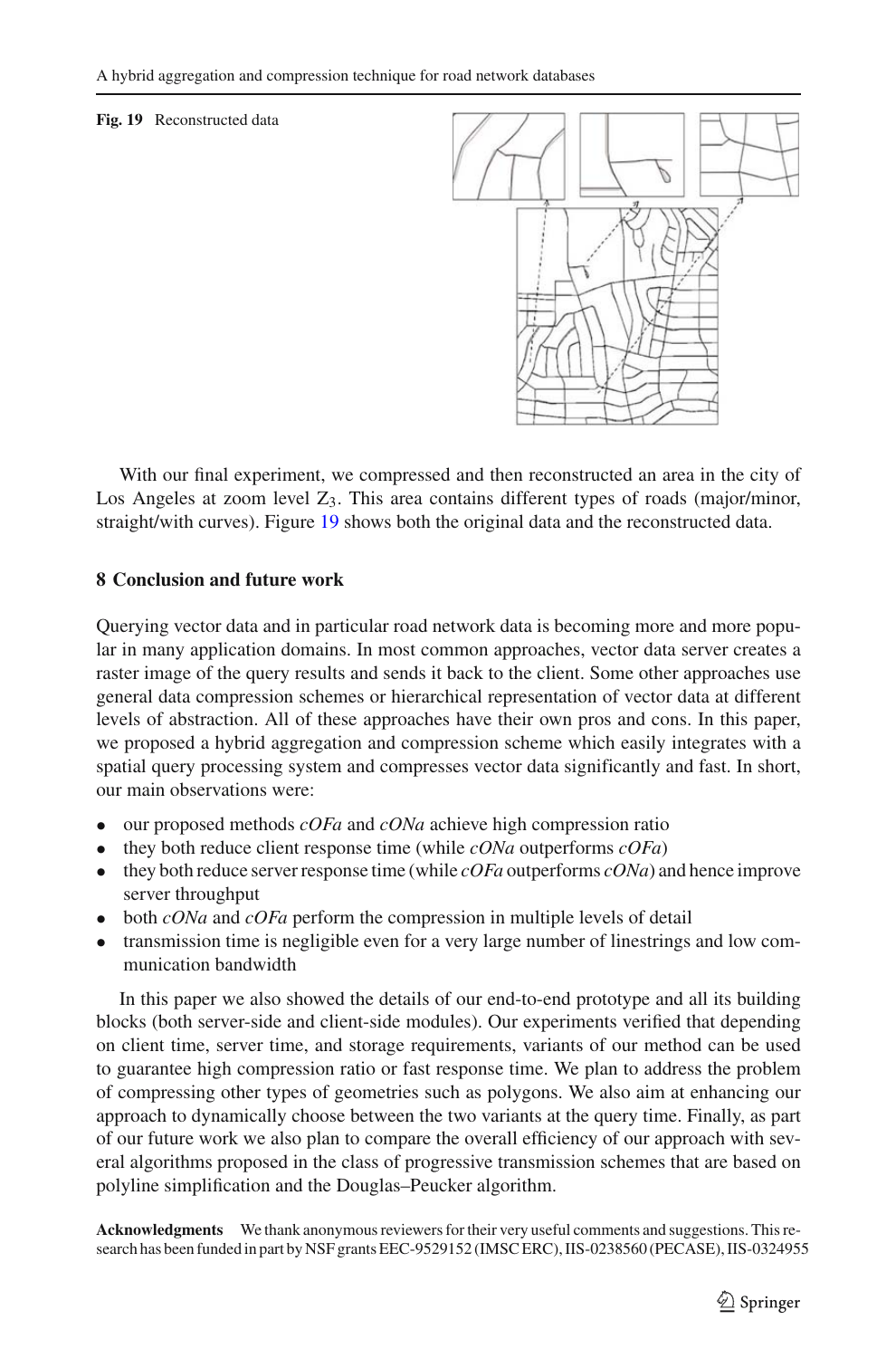(ITR), and unrestricted cash gifts from Google and Microsoft. Any opinions, findings, and conclusions or recommendations expressed in this material are those of the author(s) and do not necessarily reflect the views of the National Science Foundation.

# <span id="page-19-6"></span>**References**

- 1. Ai T, Li Z, Liu Y (2003) Progressive transmission of vector data based on changes accumulation model. SDH, Leicester, Springer, Berlin, pp 85–96
- <span id="page-19-3"></span>2. Akimov A, Kolesnikov A, Fränti P (2004) Reference line approach for vector data compression. In: ICIP, pp 1891–1894
- <span id="page-19-7"></span>3. Bertolotto M, Egenhofer MJ (2001) Progressive transmission of vector map data over the world wide web. Geoinformatica 5(4):345–373 URL <http://citeseer.ist.psu.edu/bertolotto01progressive.html>
- 4. Bertolotto M, Zhou M (2007) Efficient line simplification for web-mapping. International journal of web engineering and technology special issue on web and wireless. GIS 3(2):139–156
- <span id="page-19-8"></span>5. Buttenfield B (2002) Transmitting vector geospatial data across the internet. In: GIScience '02: proceedings of the 2nd international conference on geographic information science, London, UK, Springer, Heidelberg, pp 51–64. ISBN 3-540-44253-7
- <span id="page-19-0"></span>6. Cai Y, Stumpf R, Wynne T, Tomlinson M, Chung DSH, Boutonnier X, Ihmig M, Franco R, Bauernfeind N (2007) Visual transformation for interactive spatiotemporal data mining. Knowl Inf Syst 13(2):119–142 ISSN 0219-1377. doi[:10.1007/s10115-007-0075-5](http://dx.doi.org/10.1007/s10115-007-0075-5)
- <span id="page-19-9"></span>7. Douglas DH, Peucker TK (1973) Algorithms for the reduction of the number of points required to represent a digitized line or its caricature. Can Cartogr 10(2):112–122
- <span id="page-19-10"></span>8. Han Q, Bertolotto M (2004) A multi-level data structure for vector maps. In: GIS '04: proceedings of the 12th annual ACM international workshop on geographic information systems, New York, NY, USA, ACM Press, pp 214–221 ISBN 1-58113-979-9. doi[:10.1145/1032222.1032254](http://dx.doi.org/10.1145/1032222.1032254)
- 9. Huffman DA (1952) A method for the construction of minimum redundancy codes. Proc Inst Radio Eng 40(9):1098–1101
- <span id="page-19-15"></span><span id="page-19-2"></span>10. Khoshgozaran A, Khodaei A, Sharifzadeh M, Shahabi C (2006) A multi-resolution compression scheme for efficient window queries over road network databases. In: ICDM workshops. IEEE Computer Society, pp 355–360. ISBN 0-7695-2702-7.
- <span id="page-19-11"></span>11. Paiva AC, da Silva ED, Leite FL Jr, de Souza Baptista C (2004) A multiresolution approach for internet gis applications. In: DEXA Workshops, IEEE Computer Society, pp 809–813 ISBN 0-7695-2195-9
- 12. Persson J (2004) Streaming of compressed multi-resolution geographic vector data. Geoinformatics, Sweden
- 13. Puppo E, Dettori G (1995) Towards a formal model for multi-resolution spatial maps. In: Egenhofer MJ, Herring JR (eds) SSD, volume 951 of Lecture Notes in Computer Science, Springer, Heidelberg, pp 152–169. ISBN 3-540-60159-7
- <span id="page-19-12"></span>14. Saalfeld A (1999) Topologically consistent line simplification with the douglas-peucker algorithm. Cartogr Geogr Inf Sci 26(1):7–17
- <span id="page-19-1"></span>15. Shahabi C, Kolahdouzan MR, Safar M (2004) Alternative strategies for performing spatial joins on web sources. Knowl Inf Syst 6(3):290–314. ISSN 0219-1377. doi[:10.1007/s10115-003-0104-y](http://dx.doi.org/10.1007/s10115-003-0104-y)
- <span id="page-19-4"></span>16. Shekhar S, Huang Y, Djugash J, Zhou C (2002) Vector map compression: a clustering approach. In: Voisard A, Chen SC (eds) ACM-GIS, ACM, pp 74–80 ISBN 1-58113-591-2
- <span id="page-19-16"></span>17. Silberschatz A, Korth HF, Sudarshan S (1998) Database system concepts, 5th edn. McGraw Hill, New york. ISBN 0-07-295886-3
- <span id="page-19-13"></span>18. Wu ST, Márquez MRG (2003) A non-self-intersection douglas-peucker algorithm. In: SIBGRAPI, IEEE Computer Society, pp 60–66. ISBN 0-7695-2032-4
- <span id="page-19-14"></span>19. Zhou M, Bertolotto M (2005) Efficiently generating multiple representations for web mapping. In: Li K-J, Vangenot C (eds) W2GIS, volume 3833 of Lecture Notes in Computer Science, Springer, Heidelberg, pp 54–65. ISBN 3-540-30848-2
- <span id="page-19-5"></span>20. Zhu Q, Yao X, Huang D, Zhang Y (2002) An efficient data management approach for large cybercity gis. ISPRS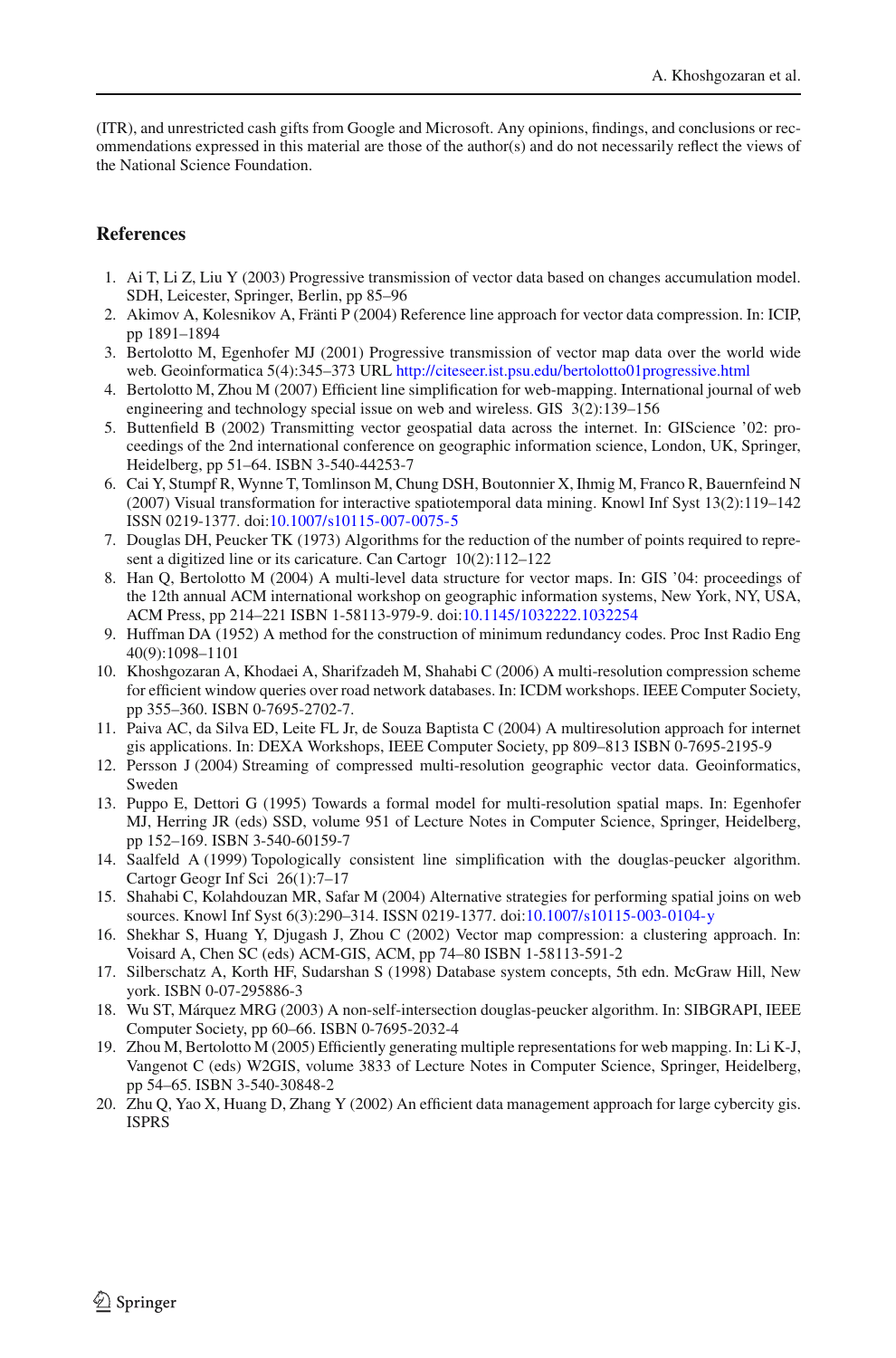### **Author Biographies**



**Ali Khoshgozaran** received a B.S. degree in computer engineering from Sharif University of Technology, Tehran, Iran, in 2003 and an M.S. degree in computer science from The George Washington University, Washington D.C., in 2005. He is currently working towards his Ph.D. degree in computer science at the University of Southern California where he is a research assistant working on geo-spatial databases, location-based services and location privacy at the Integrated Media Systems Center (IMSC)—Information Laboratory at the Computer Science Department of the University of Southern California.



**Ali Khodaei** received his B.S. degree in computer engineering from Iran National University (Shahid Beheshti University), Tehran, Iran, in 2003 and hisM.S. degree in information and computer science from University of California, Irvine, in 2006. He worked as a reseracher/deveoper at the Integrated Media Systems Center (IMSC)—Information Laboratory at the Computer Science Department of the University of Southern California from 2006 to 2007. His current research interests include Geospatial Data Analysis, Spatio-temporal Databases and Geospatial Information Integration. He is currently working as a database administrator/developer at VESystems.



**Mehdi Sharifzadeh** received his Ph.D. degree in computer science from the University of Southern California in 2007. He is currently a senior engineer at Google. During his Ph.D. studies, Mehdi was a research assistant working on spatial databases at the Information Laboratory (InfoLab) of the University of Southern California. His research interests include spatial databases, data stream processing, computational geometry, and data mining.